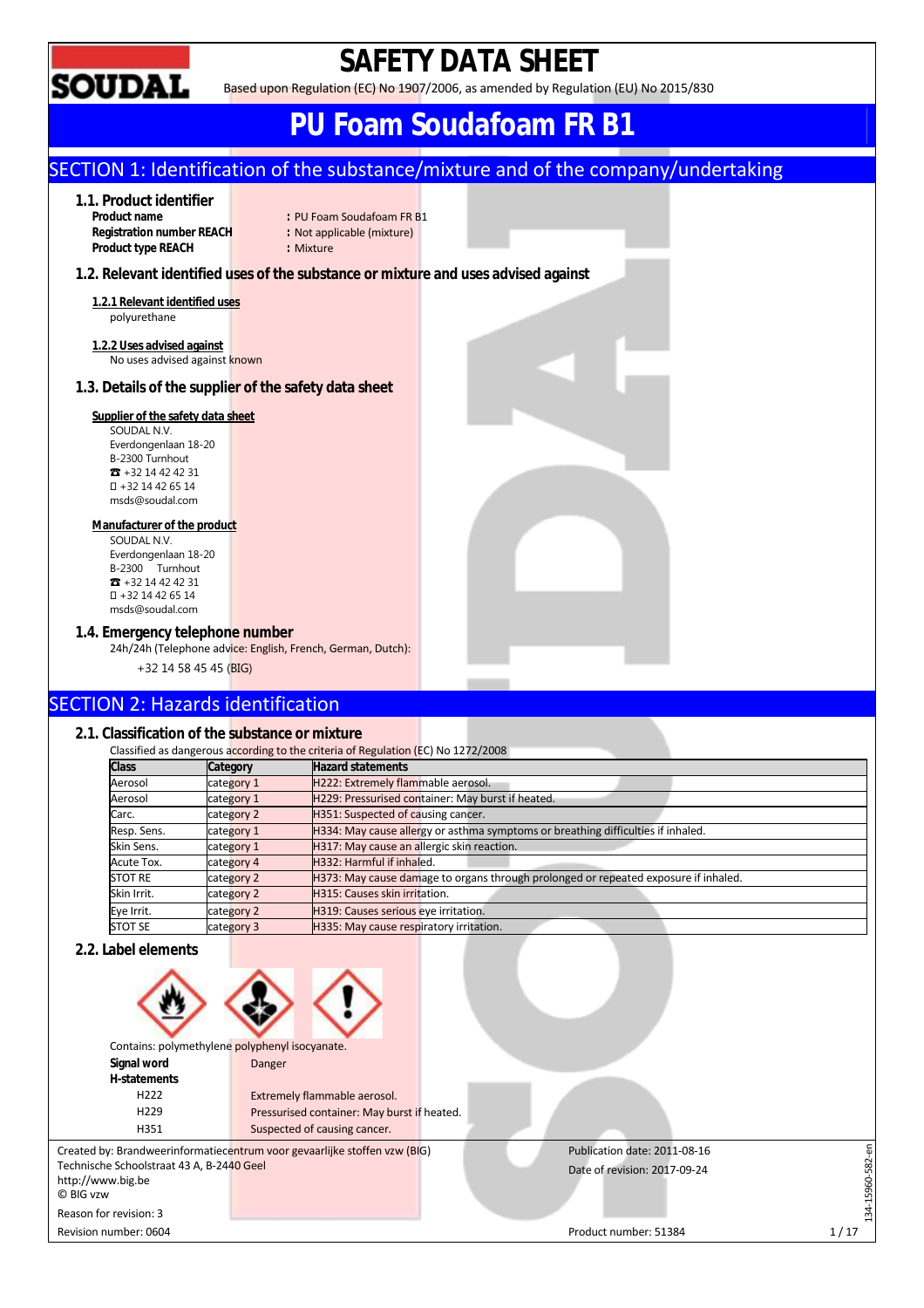| H334                     | May cause allergy or asthma symptoms or breathing difficulties if inhaled.                            |
|--------------------------|-------------------------------------------------------------------------------------------------------|
| H317                     | May cause an allergic skin reaction.                                                                  |
| H332                     | Harmful if inhaled.                                                                                   |
| H373                     | May cause damage to organs through prolonged or repeated exposure if inhaled.                         |
| H315                     | Causes skin irritation.                                                                               |
| H319                     | Causes serious eye irritation.                                                                        |
| H335                     | May cause respiratory irritation.                                                                     |
| <b>P-statements</b>      |                                                                                                       |
| P <sub>101</sub>         | If medical advice is needed, have product container or label at hand.                                 |
| P102                     | Keep out of reach of children.                                                                        |
| P210                     | Keep away from heat, hot surfaces, sparks, open flames and other ignition sources. No smoking.        |
| P211                     | Do not spray on an open flame or other ignition source.                                               |
| P251                     | Do not pierce or burn, even after use.                                                                |
| P280                     | Wear protective gloves, protective clothing and eye protection/face protection.                       |
| P405                     | Store locked up.                                                                                      |
| $P410 + P412$            | Protect from sunlight. Do not expose to temperatures exceeding 50 °C/122°F.                           |
| P501                     | Dispose of contents/container in accordance with local/regional/national/international regulation.    |
| Supplemental information |                                                                                                       |
|                          | - Persons already sensitised to diisocyanates may develop allergic reactions when using this product. |

- Persons suffering from asthma, eczema or skin problems should avoid contact, including dermal contact, with this product. - This product should not be used under conditions of poor ventilation unless a protective mask with an appropriate gas filter (i.e. type A1 according to standard EN 14387) is used.

## **2.3. Other hazards**

Gas/vapour spreads at floor level: ignition hazard

Contains component(s) included in the list of fluorinated greenhouse gases (Regulation (EU) No 517/2014)

## SECTION 3: Composition/information on ingredients

## **3.1. Substances**

Not applicable

## **3.2. Mixtures**

| <b>Name</b><br><b>REACH Registration No</b>                                                                                                                                                                                                                                                                          | <b>CAS No</b><br><b>EC No</b> | Conc. (C)                                                                                                                  | Classification according to CLP Note                                                                                                                                              |                   | Remark      |
|----------------------------------------------------------------------------------------------------------------------------------------------------------------------------------------------------------------------------------------------------------------------------------------------------------------------|-------------------------------|----------------------------------------------------------------------------------------------------------------------------|-----------------------------------------------------------------------------------------------------------------------------------------------------------------------------------|-------------------|-------------|
| dimethyl ether<br>01-2119472128-37                                                                                                                                                                                                                                                                                   | 115-10-6<br>204-065-8         | 1% <c<10%< th=""><th>Flam. Gas 1; H220<br/>Press. Gas - Liquefied gas;</th><th>(1)(2)(10)</th><th>Propellant</th></c<10%<> | Flam. Gas 1; H220<br>Press. Gas - Liquefied gas;                                                                                                                                  | (1)(2)(10)        | Propellant  |
| 1.1-difluoroethane<br>01-2119474440-43                                                                                                                                                                                                                                                                               | $75 - 37 - 6$<br>200-866-1    | 1% <c<10%< td=""><td>Flam. Gas 1; H220<br/>Press. Gas - Liquefied gas;</td><td>(1)(10)</td><td>Propellant</td></c<10%<>    | Flam. Gas 1; H220<br>Press. Gas - Liquefied gas;                                                                                                                                  | (1)(10)           | Propellant  |
| polymethylene polyphenyl isocyanate                                                                                                                                                                                                                                                                                  | 9016-87-9                     | C > 25%                                                                                                                    | Carc. 2; H351<br>Resp. Sens. 1; H334<br>Skin Sens. 1; H317<br>Acute Tox. 4; H332<br><b>STOT RE 2; H373</b><br>Skin Irrit. 2; H315<br>Eye Irrit. 2; H319<br><b>STOT SE 3; H335</b> | (1)(2)(8)(10)(18) | Constituent |
| isobutane<br>01-2119485395-27                                                                                                                                                                                                                                                                                        | $75 - 28 - 5$<br>200-857-2    | 1% <c<10%< td=""><td>Flam. Gas 1; H220<br/>Press. Gas - Liquefied gas;</td><td>(1)(2)(10)</td><td>Propellant</td></c<10%<> | Flam. Gas 1; H220<br>Press. Gas - Liquefied gas;                                                                                                                                  | (1)(2)(10)        | Propellant  |
| (1,3-butadiene, conc<0.1%)                                                                                                                                                                                                                                                                                           |                               |                                                                                                                            |                                                                                                                                                                                   |                   |             |
| reaction mass of tris(2-chloropropyl) phosphate and<br>tris(2-chloro-1-methylethyl) phosphate and<br>phosphoric acid, bis(2-chloro-1-methylethyl) 2-<br>chloropropyl ester and phosphoric acid, 2-chloro-1-<br>methylethyl bis(2-chloropropyl) ester<br>01-2119486772-26                                             |                               |                                                                                                                            | 10% <c<25% 4;="" acute="" h302<="" td="" tox.=""><td>(1)(10)</td><td>Constituent</td></c<25%>                                                                                     | (1)(10)           | Constituent |
| triethyl phosphate<br>01-2119492852-28                                                                                                                                                                                                                                                                               | 78-40-0<br>201-114-5          | 1% <c<10%< td=""><td>Acute Tox. 4; H302<br/>Eye Irrit. 2; H319</td><td>(1)(10)</td><td>Constituent</td></c<10%<>           | Acute Tox. 4; H302<br>Eye Irrit. 2; H319                                                                                                                                          | (1)(10)           | Constituent |
| (1) For H-statements in full: see heading 16<br>(2) Substance with a Community workplace exposure limit<br>(8) Specific concentration limits, see heading 16<br>(10) Subject to restrictions of Annex XVII of Regulation (EC) No. 1907/2006<br>(18) Polymethylene polyphenyl isocyanate, contains > 0.1% MDI-isomers |                               |                                                                                                                            |                                                                                                                                                                                   |                   |             |
| Reason for revision: 3                                                                                                                                                                                                                                                                                               |                               |                                                                                                                            | Publication date: 2011-08-16                                                                                                                                                      |                   |             |
|                                                                                                                                                                                                                                                                                                                      |                               |                                                                                                                            | Date of revision: 2017-09-24                                                                                                                                                      |                   |             |
| Revision number: 0604                                                                                                                                                                                                                                                                                                |                               |                                                                                                                            | Product number: 51384                                                                                                                                                             |                   | 2/17        |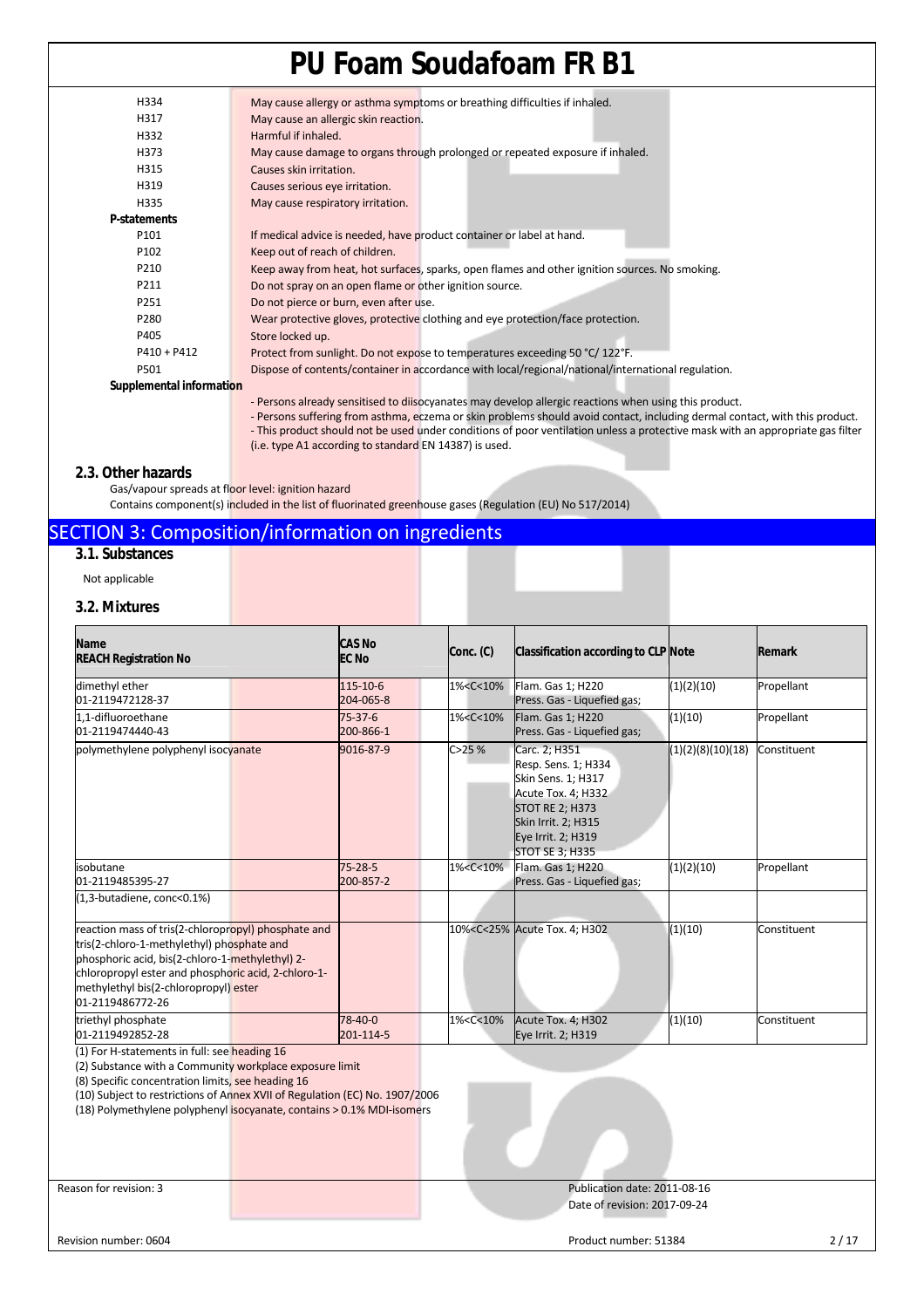## SECTION 4: First aid measures

## **4.1. Description of first aid measures**

### **General:**

Check the vital functions. Unconscious: maintain adequate airway and respiration. Respiratory arrest: artificial respiration or oxygen. Cardiac arrest: perform resuscitation. Victim conscious with laboured breathing: half-seated. Victim in shock: on his back with legs slightly raised. Vomiting: prevent asphyxia/aspiration pneumonia. Prevent cooling by covering the victim (no warming up). Keep watching the victim. Give psychological aid. Keep the victim calm, avoid physical strain. Depending on the victim's condition: doctor/hospital.

#### **After inhalation:**

Remove the victim into fresh air. Respiratory problems: consult a doctor/medical service.

#### **After skin contact:**

Wash immediately with lots of water. Take victim to a doctor if irritation persists.

#### **After eye contact:**

Rinse immediately with plenty of water. Remove contact lenses, if present and easy to do. Continue rinsing. Do not apply neutralizing agents. Take victim to an ophthalmologist if irritation persists.

#### **After ingestion:**

Rinse mouth with water. Immediately after ingestion: give lots of water to drink. Do not induce vomiting. Consult a doctor/medical service if you feel

#### ll **4.2. Most important symptoms and effects, both acute and delayed**

## **4.2.1 Acute symptoms**

## **After inhalation:**

Dry/sore throat. Coughing. Irritation of the respiratory tract. Irritation of the nasal mucous membranes. Runny nose. FOLLOWING SYMPTOMS MAY APPEAR LATER: Possible inflammation of the respiratory tract. Risk of lung oedema. Respiratory difficulties.

**After skin contact:**  Tingling/irritation of the skin. **After eye contact:** 

Irritation of the eye tissue. Lacrimation. **After ingestion:** 

- No effects known.
- **4.2.2 Delayed symptoms**  No effects known.

**4.3. Indication of any immediate medical attention and special treatment needed** If applicable and available it will be listed below.

## SECTION 5: Firefighting measures

## **5.1. Extinguishing media**

**5.1.1 Suitable extinguishing media:** 

Small fire: Quick-acting ABC powder extinguisher, Quick-acting BC powder extinguisher.

## **5.1.2 Unsuitable extinguishing media:**

Small fire: Quick-acting CO2 extinguisher, Water (water can be used to control jet flame), Foam. Major fire: Water (water can be used to control jet flame), Foam.

## **5.2. Special hazards arising from the substance or mixture**

On burning: release of toxic and corrosive gases/vapours (nitrous vapours, phosphorus oxides, hydrogen bromide, hydrogen chloride, hydrofluoric acid) (carbon monoxide - carbon dioxide). Pressurised container: May burst if heated.

## **5.3. Advice for firefighters**

### **5.3.1 Instructions:**

If exposed to fire cool the closed containers by spraying with water. Physical explosion risk: extinguish/cool from behind cover. Do not move the load if exposed to heat. After cooling: persistant risk of physical explosion. Dilute toxic gases with water spray. Take account of toxic/corrosive precipitation water.

## **5.3.2 Special protective equipment for fire-fighters:**

Gloves. Protective goggles. Head/neck protection. Protective clothing. Heat/fire exposure: compressed air/oxygen apparatus.

## SECTION 6: Accidental release measures

## **6.1. Personal precautions, protective equipment and emergency procedures**

Stop engines and no smoking. No naked flames or sparks. Spark- and explosionproof appliances and lighting equipment.

**6.1.1 Protective equipment for non-emergency personnel** 

## See heading 8.2

- **6.1.2 Protective equipment for emergency responders** 
	- Gloves. Protective goggles. Head/neck protection. Protective clothing.

Suitable protective clothing

## See heading 8.2

## **6.2. Environmental precautions**

Dam up the liquid spill. Use appropriate containment to avoid environmental contamination.

Reason for revision: 3 Publication date: 2011-08-16 Date of revision: 2017-09-24

Revision number: 0604 3 / 17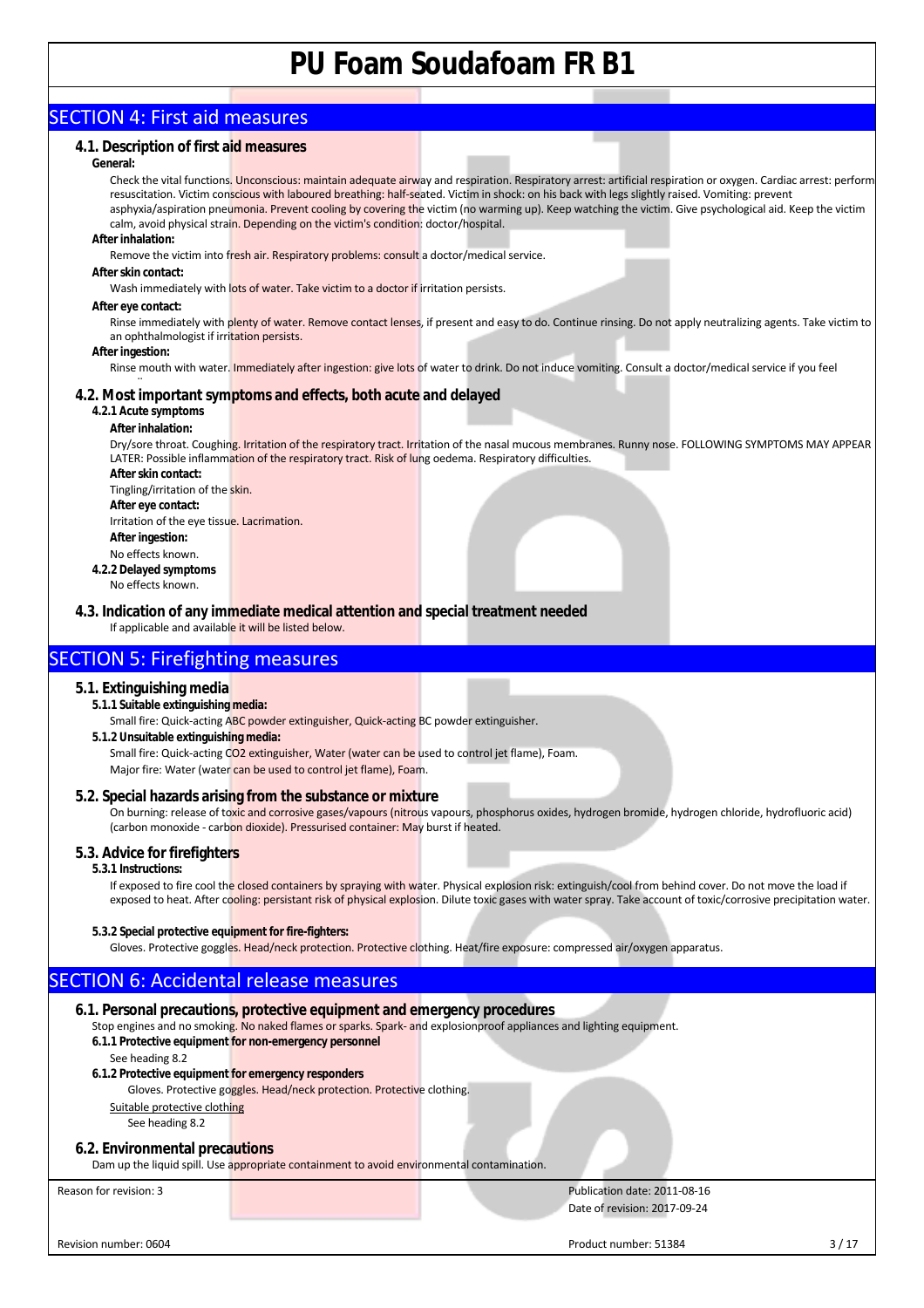## **6.3. Methods and material for containment and cleaning up**

Allow product to solidify and remove it by mechanical means. Scoop solid spill into closing containers. Carefully collect the spill/leftovers. Clean (treat) contaminated surfaces with acetone. Take collected spill to manufacturer/competent authority. Wash clothing and equipment after handling.

## **6.4. Reference to other sections**

See heading 13.

## SECTION 7: Handling and storage

The information in this section is a general description. If applicable and available, exposure scenarios are attached in annex. Always use the relevant exposure scenarios that correspond to your identified use.

### **7.1. Precautions for safe handling**

Use spark-/explosionproof appliances and lighting system. Keep away from naked flames/heat. Keep away from ignition sources/sparks. Gas/vapour heavier than air at 20°C. Observe very strict hygiene - avoid contact. Remove contaminated clothing immediately.

## **7.2. Conditions for safe storage, including any incompatibilities**

#### **7.2.1 Safe storage requirements:**

Storage temperature: < 50 °C. Store in a cool area. Keep out of direct sunlight. Ventilation at floor level. Fireproof storeroom. Unauthorized persons are not admitted. Meet the legal requirements. Max. storage time: 1 year(s).

- **7.2.2 Keep away from:**
- Heat sources, ignition sources.
- **7.2.3 Suitable packaging material:**  Aerosol.
- **7.2.4 Non suitable packaging material:**
- No data available

### **7.3. Specific end use(s)**

If applicable and available, exposure scenarios are attached in annex. See information supplied by the manufacturer.

## SECTION 8: Exposure controls/personal protection

## **8.1. Control parameters**

**8.1.1 Occupational exposure** 

## **a) Occupational exposure limit values**

If limit values are applicable and available these will be listed below.

| Dimethylether                              | Time-weighted average exposure limit 8 h (Indicative occupational<br>exposure limit value)            | 1000 ppm                  |
|--------------------------------------------|-------------------------------------------------------------------------------------------------------|---------------------------|
|                                            | Time-weighted average exposure limit 8 h (Indicative occupational<br>exposure limit value)            | 1920 mg/m $3$             |
| Belgium                                    |                                                                                                       |                           |
| 4,4'-Diisocyanate de diphénylméthane (MDI) | Time-weighted average exposure limit 8 h                                                              | 0.005 ppm                 |
|                                            | Time-weighted average exposure limit 8 h                                                              | $0.052$ mg/m <sup>3</sup> |
| C4)                                        | Hydrocarbures aliphatiques sous forme gazeuse : (Alcanes C1- Time-weighted average exposure limit 8 h | 1000 ppm                  |
| Oxyde de diméthyle                         | Time-weighted average exposure limit 8 h                                                              | 1000 ppm                  |
|                                            | Time-weighted average exposure limit 8 h                                                              | 1920 mg/m <sup>3</sup>    |
| <b>The Netherlands</b>                     |                                                                                                       |                           |
| Dimethylether                              | Time-weighted average exposure limit 8 h (Public occupational<br>exposure limit value)                | 496 ppm                   |
|                                            | Time-weighted average exposure limit 8 h (Public occupational<br>exposure limit value)                | 950 mg/m <sup>3</sup>     |
|                                            | Short time value (Public occupational exposure limit value)                                           | 783 ppm                   |
|                                            | Short time value (Public occupational exposure limit value)                                           | $1500 \,\mathrm{mg/m^3}$  |
| France                                     |                                                                                                       |                           |
| 4,4'-Diisocyanate de diphénylméthane       | Time-weighted average exposure limit 8 h (VL: Valeur non<br>réglementaire indicative)                 | $0.01$ ppm                |
|                                            | Time-weighted average exposure limit 8 h (VL: Valeur non<br>réglementaire indicative)                 | $0.1 \,\mathrm{mg/m^3}$   |
|                                            | Short time value (VL: Valeur non réglementaire indicative)                                            | 0.02 ppm                  |
|                                            | Short time value (VL: Valeur non réglementaire indicative)                                            | $0.2 \text{ mg/m}^3$      |
| Oxyde de diméthyle                         | Time-weighted average exposure limit 8 h (VRI: Valeur réglementaire<br>indicative)                    | 1000 ppm                  |
|                                            | Time-weighted average exposure limit 8 h (VRI: Valeur réglementaire<br>indicative)                    | 1920 mg/m <sup>3</sup>    |
| Germany                                    |                                                                                                       |                           |
| Reason for revision: 3                     | Publication date: 2011-08-16                                                                          |                           |
|                                            | Date of revision: 2017-09-24                                                                          |                           |
|                                            |                                                                                                       |                           |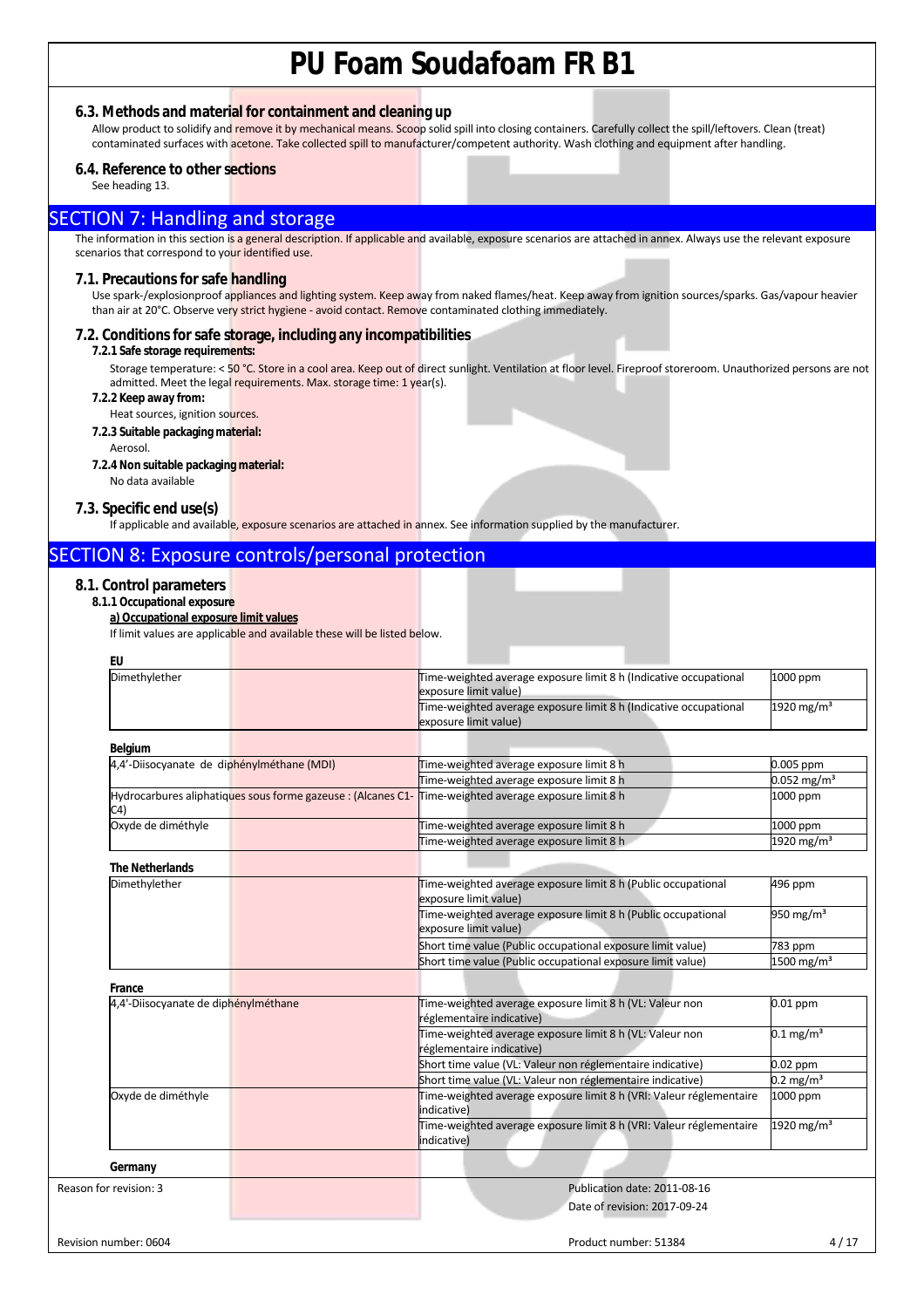| Dimethylether<br>Time-weighted average exposure limit 8 h (TRGS 900)<br>1900 mg/m <sup>3</sup><br>Time-weighted average exposure limit 8 h (TRGS 900)<br>Time-weighted average exposure limit 8 h (TRGS 900)<br>1000 ppm<br>Isobutan<br>2400 mg/m <sup>3</sup><br>Time-weighted average exposure limit 8 h (TRGS 900)<br>$0.05 \,\mathrm{mg/m^3}$<br>Time-weighted average exposure limit 8 h (TRGS 900)<br>pMDI (als MDI berechnet)<br>UK<br>Dimethyl ether<br>400 ppm<br>Time-weighted average exposure limit 8 h (Workplace exposure limit<br>(EH40/2005))<br>766 mg/m <sup>3</sup><br>Time-weighted average exposure limit 8 h (Workplace exposure limit<br>(EH40/2005))<br>Short time value (Workplace exposure limit (EH40/2005))<br>500 ppm<br>Short time value (Workplace exposure limit (EH40/2005))<br>958 mg/m <sup>3</sup><br>Isocyanates, all (as -NCO) Except methyl isocyanate<br>Time-weighted average exposure limit 8 h (Workplace exposure limit<br>$0.02 \text{ mg/m}^3$<br>(EH40/2005))<br>Short time value (Workplace exposure limit (EH40/2005))<br>$0.07$ mg/m <sup>3</sup><br>USA (TLV-ACGIH)<br>Butane, all isomers<br>Short time value (TLV - Adopted Value)<br>1000 ppm<br>Time-weighted average exposure limit 8 h (TLV - Adopted Value)<br>0.005 ppm<br>Methylene bisphenyl isocyanate (MDI)<br>b) National biological limit values<br>If limit values are applicable and available these will be listed below.<br><b>Product name</b><br><b>Test</b><br><b>Number</b><br>NIOSH<br>5521<br>Isocyanates<br><b>NIOSH</b><br>5522<br>Isocyanates<br>If limit values are applicable and available these will be listed below.<br><b>DNEL/DMEL - Workers</b><br>reaction mass of tris(2-chloropropyl) phosphate and tris(2-chloro-1-methylethyl) phosphate and phosphoric acid, bis(2-chloro-1-methylethyl) 2-chloropropyl<br>ester and phosphoric acid, 2-chloro-1-methylethyl bis(2-chloropropyl) ester<br><b>Effect level (DNEL/DMEL)</b><br>Value<br>Remark<br>Type<br>5.82 mg/m <sup>3</sup><br><b>DNEL</b><br>Long-term systemic effects inhalation<br>22.4 mg/m <sup>3</sup><br>Acute systemic effects inhalation<br>2.08 mg/kg bw/day<br>Long-term systemic effects dermal<br>Acute systemic effects dermal<br>8 mg/kg bw/day<br>triethyl phosphate<br>Effect level (DNEL/DMEL)<br>Remark<br>Value<br>Type<br>11.81 mg/m <sup>3</sup><br><b>DNEL</b><br>Long-term systemic effects inhalation<br>94.5 mg/m <sup>3</sup><br>Acute systemic effects inhalation<br>3.35 mg/kg bw/day<br>Long-term systemic effects dermal<br>26.8 mg/kg bw/day<br>Acute systemic effects dermal<br><b>DNEL/DMEL - General population</b><br>reaction mass of tris(2-chloropropyl) phosphate and tris(2-chloro-1-methylethyl) phosphate and phosphoric acid, bis(2-chloro-1-methylethyl) 2-chloropropyl<br>ester and phosphoric acid, 2-chloro-1-methylethyl bis(2-chloropropyl) ester<br>Value<br>Remark<br><b>Effect level (DNEL/DMEL)</b><br>Type<br><b>DNEL</b><br>1.46 mg/m <sup>3</sup><br>Long-term systemic effects inhalation<br>Acute systemic effects inhalation<br>11.2 mg/m <sup>3</sup><br>Long-term systemic effects dermal<br>1.04 mg/kg bw/day<br>Acute systemic effects dermal<br>4 mg/kg bw/day<br>0.52 mg/kg bw/day<br>Long-term systemic effects oral<br>triethyl phosphate<br><b>Effect level (DNEL/DMEL)</b><br>Remark<br>Value<br>Type<br>$2.91 \,\mathrm{mg/m^3}$<br><b>DNEL</b><br>Long-term systemic effects inhalation<br>23.28 mg/m <sup>3</sup><br>Acute systemic effects inhalation<br>Long-term systemic effects dermal<br>1.67 mg/kg bw/day<br>Acute systemic effects dermal<br>13.36 mg/kg bw/day<br>1.67 mg/kg bw/day<br>Long-term systemic effects oral<br>Acute systemic effects oral<br>13.36 mg/kg bw/day<br><b>PNEC</b><br>Publication date: 2011-08-16<br>Date of revision: 2017-09-24 | 8.1.2 Sampling methods<br>8.1.3 Applicable limit values when using the substance or mixture as intended<br>8.1.4 DNEL/PNEC values | 4,4'-Methylendiphenyldisocyanat |  |  | Time-weighted average exposure limit 8 h (TRGS 900) | $0.05 \text{ mg/m}^3$<br>1000 ppm |
|----------------------------------------------------------------------------------------------------------------------------------------------------------------------------------------------------------------------------------------------------------------------------------------------------------------------------------------------------------------------------------------------------------------------------------------------------------------------------------------------------------------------------------------------------------------------------------------------------------------------------------------------------------------------------------------------------------------------------------------------------------------------------------------------------------------------------------------------------------------------------------------------------------------------------------------------------------------------------------------------------------------------------------------------------------------------------------------------------------------------------------------------------------------------------------------------------------------------------------------------------------------------------------------------------------------------------------------------------------------------------------------------------------------------------------------------------------------------------------------------------------------------------------------------------------------------------------------------------------------------------------------------------------------------------------------------------------------------------------------------------------------------------------------------------------------------------------------------------------------------------------------------------------------------------------------------------------------------------------------------------------------------------------------------------------------------------------------------------------------------------------------------------------------------------------------------------------------------------------------------------------------------------------------------------------------------------------------------------------------------------------------------------------------------------------------------------------------------------------------------------------------------------------------------------------------------------------------------------------------------------------------------------------------------------------------------------------------------------------------------------------------------------------------------------------------------------------------------------------------------------------------------------------------------------------------------------------------------------------------------------------------------------------------------------------------------------------------------------------------------------------------------------------------------------------------------------------------------------------------------------------------------------------------------------------------------------------------------------------------------------------------------------------------------------------------------------------------------------------------------------------------------------------------------------------------------------------------------------------------------------------------------------------------------------------------------------------------------------------------------------------------------------------------------------------------------------------------------|-----------------------------------------------------------------------------------------------------------------------------------|---------------------------------|--|--|-----------------------------------------------------|-----------------------------------|
|                                                                                                                                                                                                                                                                                                                                                                                                                                                                                                                                                                                                                                                                                                                                                                                                                                                                                                                                                                                                                                                                                                                                                                                                                                                                                                                                                                                                                                                                                                                                                                                                                                                                                                                                                                                                                                                                                                                                                                                                                                                                                                                                                                                                                                                                                                                                                                                                                                                                                                                                                                                                                                                                                                                                                                                                                                                                                                                                                                                                                                                                                                                                                                                                                                                                                                                                                                                                                                                                                                                                                                                                                                                                                                                                                                                                                                              |                                                                                                                                   |                                 |  |  |                                                     |                                   |
|                                                                                                                                                                                                                                                                                                                                                                                                                                                                                                                                                                                                                                                                                                                                                                                                                                                                                                                                                                                                                                                                                                                                                                                                                                                                                                                                                                                                                                                                                                                                                                                                                                                                                                                                                                                                                                                                                                                                                                                                                                                                                                                                                                                                                                                                                                                                                                                                                                                                                                                                                                                                                                                                                                                                                                                                                                                                                                                                                                                                                                                                                                                                                                                                                                                                                                                                                                                                                                                                                                                                                                                                                                                                                                                                                                                                                                              |                                                                                                                                   |                                 |  |  |                                                     |                                   |
|                                                                                                                                                                                                                                                                                                                                                                                                                                                                                                                                                                                                                                                                                                                                                                                                                                                                                                                                                                                                                                                                                                                                                                                                                                                                                                                                                                                                                                                                                                                                                                                                                                                                                                                                                                                                                                                                                                                                                                                                                                                                                                                                                                                                                                                                                                                                                                                                                                                                                                                                                                                                                                                                                                                                                                                                                                                                                                                                                                                                                                                                                                                                                                                                                                                                                                                                                                                                                                                                                                                                                                                                                                                                                                                                                                                                                                              |                                                                                                                                   |                                 |  |  |                                                     |                                   |
|                                                                                                                                                                                                                                                                                                                                                                                                                                                                                                                                                                                                                                                                                                                                                                                                                                                                                                                                                                                                                                                                                                                                                                                                                                                                                                                                                                                                                                                                                                                                                                                                                                                                                                                                                                                                                                                                                                                                                                                                                                                                                                                                                                                                                                                                                                                                                                                                                                                                                                                                                                                                                                                                                                                                                                                                                                                                                                                                                                                                                                                                                                                                                                                                                                                                                                                                                                                                                                                                                                                                                                                                                                                                                                                                                                                                                                              |                                                                                                                                   |                                 |  |  |                                                     |                                   |
|                                                                                                                                                                                                                                                                                                                                                                                                                                                                                                                                                                                                                                                                                                                                                                                                                                                                                                                                                                                                                                                                                                                                                                                                                                                                                                                                                                                                                                                                                                                                                                                                                                                                                                                                                                                                                                                                                                                                                                                                                                                                                                                                                                                                                                                                                                                                                                                                                                                                                                                                                                                                                                                                                                                                                                                                                                                                                                                                                                                                                                                                                                                                                                                                                                                                                                                                                                                                                                                                                                                                                                                                                                                                                                                                                                                                                                              |                                                                                                                                   |                                 |  |  |                                                     |                                   |
|                                                                                                                                                                                                                                                                                                                                                                                                                                                                                                                                                                                                                                                                                                                                                                                                                                                                                                                                                                                                                                                                                                                                                                                                                                                                                                                                                                                                                                                                                                                                                                                                                                                                                                                                                                                                                                                                                                                                                                                                                                                                                                                                                                                                                                                                                                                                                                                                                                                                                                                                                                                                                                                                                                                                                                                                                                                                                                                                                                                                                                                                                                                                                                                                                                                                                                                                                                                                                                                                                                                                                                                                                                                                                                                                                                                                                                              |                                                                                                                                   |                                 |  |  |                                                     |                                   |
|                                                                                                                                                                                                                                                                                                                                                                                                                                                                                                                                                                                                                                                                                                                                                                                                                                                                                                                                                                                                                                                                                                                                                                                                                                                                                                                                                                                                                                                                                                                                                                                                                                                                                                                                                                                                                                                                                                                                                                                                                                                                                                                                                                                                                                                                                                                                                                                                                                                                                                                                                                                                                                                                                                                                                                                                                                                                                                                                                                                                                                                                                                                                                                                                                                                                                                                                                                                                                                                                                                                                                                                                                                                                                                                                                                                                                                              |                                                                                                                                   |                                 |  |  |                                                     |                                   |
|                                                                                                                                                                                                                                                                                                                                                                                                                                                                                                                                                                                                                                                                                                                                                                                                                                                                                                                                                                                                                                                                                                                                                                                                                                                                                                                                                                                                                                                                                                                                                                                                                                                                                                                                                                                                                                                                                                                                                                                                                                                                                                                                                                                                                                                                                                                                                                                                                                                                                                                                                                                                                                                                                                                                                                                                                                                                                                                                                                                                                                                                                                                                                                                                                                                                                                                                                                                                                                                                                                                                                                                                                                                                                                                                                                                                                                              |                                                                                                                                   |                                 |  |  |                                                     |                                   |
|                                                                                                                                                                                                                                                                                                                                                                                                                                                                                                                                                                                                                                                                                                                                                                                                                                                                                                                                                                                                                                                                                                                                                                                                                                                                                                                                                                                                                                                                                                                                                                                                                                                                                                                                                                                                                                                                                                                                                                                                                                                                                                                                                                                                                                                                                                                                                                                                                                                                                                                                                                                                                                                                                                                                                                                                                                                                                                                                                                                                                                                                                                                                                                                                                                                                                                                                                                                                                                                                                                                                                                                                                                                                                                                                                                                                                                              |                                                                                                                                   |                                 |  |  |                                                     |                                   |
|                                                                                                                                                                                                                                                                                                                                                                                                                                                                                                                                                                                                                                                                                                                                                                                                                                                                                                                                                                                                                                                                                                                                                                                                                                                                                                                                                                                                                                                                                                                                                                                                                                                                                                                                                                                                                                                                                                                                                                                                                                                                                                                                                                                                                                                                                                                                                                                                                                                                                                                                                                                                                                                                                                                                                                                                                                                                                                                                                                                                                                                                                                                                                                                                                                                                                                                                                                                                                                                                                                                                                                                                                                                                                                                                                                                                                                              |                                                                                                                                   |                                 |  |  |                                                     |                                   |
|                                                                                                                                                                                                                                                                                                                                                                                                                                                                                                                                                                                                                                                                                                                                                                                                                                                                                                                                                                                                                                                                                                                                                                                                                                                                                                                                                                                                                                                                                                                                                                                                                                                                                                                                                                                                                                                                                                                                                                                                                                                                                                                                                                                                                                                                                                                                                                                                                                                                                                                                                                                                                                                                                                                                                                                                                                                                                                                                                                                                                                                                                                                                                                                                                                                                                                                                                                                                                                                                                                                                                                                                                                                                                                                                                                                                                                              |                                                                                                                                   |                                 |  |  |                                                     |                                   |
|                                                                                                                                                                                                                                                                                                                                                                                                                                                                                                                                                                                                                                                                                                                                                                                                                                                                                                                                                                                                                                                                                                                                                                                                                                                                                                                                                                                                                                                                                                                                                                                                                                                                                                                                                                                                                                                                                                                                                                                                                                                                                                                                                                                                                                                                                                                                                                                                                                                                                                                                                                                                                                                                                                                                                                                                                                                                                                                                                                                                                                                                                                                                                                                                                                                                                                                                                                                                                                                                                                                                                                                                                                                                                                                                                                                                                                              |                                                                                                                                   |                                 |  |  |                                                     |                                   |
|                                                                                                                                                                                                                                                                                                                                                                                                                                                                                                                                                                                                                                                                                                                                                                                                                                                                                                                                                                                                                                                                                                                                                                                                                                                                                                                                                                                                                                                                                                                                                                                                                                                                                                                                                                                                                                                                                                                                                                                                                                                                                                                                                                                                                                                                                                                                                                                                                                                                                                                                                                                                                                                                                                                                                                                                                                                                                                                                                                                                                                                                                                                                                                                                                                                                                                                                                                                                                                                                                                                                                                                                                                                                                                                                                                                                                                              |                                                                                                                                   |                                 |  |  |                                                     |                                   |
|                                                                                                                                                                                                                                                                                                                                                                                                                                                                                                                                                                                                                                                                                                                                                                                                                                                                                                                                                                                                                                                                                                                                                                                                                                                                                                                                                                                                                                                                                                                                                                                                                                                                                                                                                                                                                                                                                                                                                                                                                                                                                                                                                                                                                                                                                                                                                                                                                                                                                                                                                                                                                                                                                                                                                                                                                                                                                                                                                                                                                                                                                                                                                                                                                                                                                                                                                                                                                                                                                                                                                                                                                                                                                                                                                                                                                                              |                                                                                                                                   |                                 |  |  |                                                     |                                   |
|                                                                                                                                                                                                                                                                                                                                                                                                                                                                                                                                                                                                                                                                                                                                                                                                                                                                                                                                                                                                                                                                                                                                                                                                                                                                                                                                                                                                                                                                                                                                                                                                                                                                                                                                                                                                                                                                                                                                                                                                                                                                                                                                                                                                                                                                                                                                                                                                                                                                                                                                                                                                                                                                                                                                                                                                                                                                                                                                                                                                                                                                                                                                                                                                                                                                                                                                                                                                                                                                                                                                                                                                                                                                                                                                                                                                                                              |                                                                                                                                   |                                 |  |  |                                                     |                                   |
|                                                                                                                                                                                                                                                                                                                                                                                                                                                                                                                                                                                                                                                                                                                                                                                                                                                                                                                                                                                                                                                                                                                                                                                                                                                                                                                                                                                                                                                                                                                                                                                                                                                                                                                                                                                                                                                                                                                                                                                                                                                                                                                                                                                                                                                                                                                                                                                                                                                                                                                                                                                                                                                                                                                                                                                                                                                                                                                                                                                                                                                                                                                                                                                                                                                                                                                                                                                                                                                                                                                                                                                                                                                                                                                                                                                                                                              |                                                                                                                                   |                                 |  |  |                                                     |                                   |
|                                                                                                                                                                                                                                                                                                                                                                                                                                                                                                                                                                                                                                                                                                                                                                                                                                                                                                                                                                                                                                                                                                                                                                                                                                                                                                                                                                                                                                                                                                                                                                                                                                                                                                                                                                                                                                                                                                                                                                                                                                                                                                                                                                                                                                                                                                                                                                                                                                                                                                                                                                                                                                                                                                                                                                                                                                                                                                                                                                                                                                                                                                                                                                                                                                                                                                                                                                                                                                                                                                                                                                                                                                                                                                                                                                                                                                              |                                                                                                                                   |                                 |  |  |                                                     |                                   |
|                                                                                                                                                                                                                                                                                                                                                                                                                                                                                                                                                                                                                                                                                                                                                                                                                                                                                                                                                                                                                                                                                                                                                                                                                                                                                                                                                                                                                                                                                                                                                                                                                                                                                                                                                                                                                                                                                                                                                                                                                                                                                                                                                                                                                                                                                                                                                                                                                                                                                                                                                                                                                                                                                                                                                                                                                                                                                                                                                                                                                                                                                                                                                                                                                                                                                                                                                                                                                                                                                                                                                                                                                                                                                                                                                                                                                                              |                                                                                                                                   |                                 |  |  |                                                     |                                   |
|                                                                                                                                                                                                                                                                                                                                                                                                                                                                                                                                                                                                                                                                                                                                                                                                                                                                                                                                                                                                                                                                                                                                                                                                                                                                                                                                                                                                                                                                                                                                                                                                                                                                                                                                                                                                                                                                                                                                                                                                                                                                                                                                                                                                                                                                                                                                                                                                                                                                                                                                                                                                                                                                                                                                                                                                                                                                                                                                                                                                                                                                                                                                                                                                                                                                                                                                                                                                                                                                                                                                                                                                                                                                                                                                                                                                                                              |                                                                                                                                   |                                 |  |  |                                                     |                                   |
|                                                                                                                                                                                                                                                                                                                                                                                                                                                                                                                                                                                                                                                                                                                                                                                                                                                                                                                                                                                                                                                                                                                                                                                                                                                                                                                                                                                                                                                                                                                                                                                                                                                                                                                                                                                                                                                                                                                                                                                                                                                                                                                                                                                                                                                                                                                                                                                                                                                                                                                                                                                                                                                                                                                                                                                                                                                                                                                                                                                                                                                                                                                                                                                                                                                                                                                                                                                                                                                                                                                                                                                                                                                                                                                                                                                                                                              |                                                                                                                                   |                                 |  |  |                                                     |                                   |
|                                                                                                                                                                                                                                                                                                                                                                                                                                                                                                                                                                                                                                                                                                                                                                                                                                                                                                                                                                                                                                                                                                                                                                                                                                                                                                                                                                                                                                                                                                                                                                                                                                                                                                                                                                                                                                                                                                                                                                                                                                                                                                                                                                                                                                                                                                                                                                                                                                                                                                                                                                                                                                                                                                                                                                                                                                                                                                                                                                                                                                                                                                                                                                                                                                                                                                                                                                                                                                                                                                                                                                                                                                                                                                                                                                                                                                              |                                                                                                                                   |                                 |  |  |                                                     |                                   |
|                                                                                                                                                                                                                                                                                                                                                                                                                                                                                                                                                                                                                                                                                                                                                                                                                                                                                                                                                                                                                                                                                                                                                                                                                                                                                                                                                                                                                                                                                                                                                                                                                                                                                                                                                                                                                                                                                                                                                                                                                                                                                                                                                                                                                                                                                                                                                                                                                                                                                                                                                                                                                                                                                                                                                                                                                                                                                                                                                                                                                                                                                                                                                                                                                                                                                                                                                                                                                                                                                                                                                                                                                                                                                                                                                                                                                                              |                                                                                                                                   |                                 |  |  |                                                     |                                   |
|                                                                                                                                                                                                                                                                                                                                                                                                                                                                                                                                                                                                                                                                                                                                                                                                                                                                                                                                                                                                                                                                                                                                                                                                                                                                                                                                                                                                                                                                                                                                                                                                                                                                                                                                                                                                                                                                                                                                                                                                                                                                                                                                                                                                                                                                                                                                                                                                                                                                                                                                                                                                                                                                                                                                                                                                                                                                                                                                                                                                                                                                                                                                                                                                                                                                                                                                                                                                                                                                                                                                                                                                                                                                                                                                                                                                                                              |                                                                                                                                   |                                 |  |  |                                                     |                                   |
|                                                                                                                                                                                                                                                                                                                                                                                                                                                                                                                                                                                                                                                                                                                                                                                                                                                                                                                                                                                                                                                                                                                                                                                                                                                                                                                                                                                                                                                                                                                                                                                                                                                                                                                                                                                                                                                                                                                                                                                                                                                                                                                                                                                                                                                                                                                                                                                                                                                                                                                                                                                                                                                                                                                                                                                                                                                                                                                                                                                                                                                                                                                                                                                                                                                                                                                                                                                                                                                                                                                                                                                                                                                                                                                                                                                                                                              |                                                                                                                                   |                                 |  |  |                                                     |                                   |
|                                                                                                                                                                                                                                                                                                                                                                                                                                                                                                                                                                                                                                                                                                                                                                                                                                                                                                                                                                                                                                                                                                                                                                                                                                                                                                                                                                                                                                                                                                                                                                                                                                                                                                                                                                                                                                                                                                                                                                                                                                                                                                                                                                                                                                                                                                                                                                                                                                                                                                                                                                                                                                                                                                                                                                                                                                                                                                                                                                                                                                                                                                                                                                                                                                                                                                                                                                                                                                                                                                                                                                                                                                                                                                                                                                                                                                              |                                                                                                                                   |                                 |  |  |                                                     |                                   |
|                                                                                                                                                                                                                                                                                                                                                                                                                                                                                                                                                                                                                                                                                                                                                                                                                                                                                                                                                                                                                                                                                                                                                                                                                                                                                                                                                                                                                                                                                                                                                                                                                                                                                                                                                                                                                                                                                                                                                                                                                                                                                                                                                                                                                                                                                                                                                                                                                                                                                                                                                                                                                                                                                                                                                                                                                                                                                                                                                                                                                                                                                                                                                                                                                                                                                                                                                                                                                                                                                                                                                                                                                                                                                                                                                                                                                                              |                                                                                                                                   |                                 |  |  |                                                     |                                   |
|                                                                                                                                                                                                                                                                                                                                                                                                                                                                                                                                                                                                                                                                                                                                                                                                                                                                                                                                                                                                                                                                                                                                                                                                                                                                                                                                                                                                                                                                                                                                                                                                                                                                                                                                                                                                                                                                                                                                                                                                                                                                                                                                                                                                                                                                                                                                                                                                                                                                                                                                                                                                                                                                                                                                                                                                                                                                                                                                                                                                                                                                                                                                                                                                                                                                                                                                                                                                                                                                                                                                                                                                                                                                                                                                                                                                                                              |                                                                                                                                   |                                 |  |  |                                                     |                                   |
|                                                                                                                                                                                                                                                                                                                                                                                                                                                                                                                                                                                                                                                                                                                                                                                                                                                                                                                                                                                                                                                                                                                                                                                                                                                                                                                                                                                                                                                                                                                                                                                                                                                                                                                                                                                                                                                                                                                                                                                                                                                                                                                                                                                                                                                                                                                                                                                                                                                                                                                                                                                                                                                                                                                                                                                                                                                                                                                                                                                                                                                                                                                                                                                                                                                                                                                                                                                                                                                                                                                                                                                                                                                                                                                                                                                                                                              |                                                                                                                                   |                                 |  |  |                                                     |                                   |
|                                                                                                                                                                                                                                                                                                                                                                                                                                                                                                                                                                                                                                                                                                                                                                                                                                                                                                                                                                                                                                                                                                                                                                                                                                                                                                                                                                                                                                                                                                                                                                                                                                                                                                                                                                                                                                                                                                                                                                                                                                                                                                                                                                                                                                                                                                                                                                                                                                                                                                                                                                                                                                                                                                                                                                                                                                                                                                                                                                                                                                                                                                                                                                                                                                                                                                                                                                                                                                                                                                                                                                                                                                                                                                                                                                                                                                              |                                                                                                                                   |                                 |  |  |                                                     |                                   |
|                                                                                                                                                                                                                                                                                                                                                                                                                                                                                                                                                                                                                                                                                                                                                                                                                                                                                                                                                                                                                                                                                                                                                                                                                                                                                                                                                                                                                                                                                                                                                                                                                                                                                                                                                                                                                                                                                                                                                                                                                                                                                                                                                                                                                                                                                                                                                                                                                                                                                                                                                                                                                                                                                                                                                                                                                                                                                                                                                                                                                                                                                                                                                                                                                                                                                                                                                                                                                                                                                                                                                                                                                                                                                                                                                                                                                                              |                                                                                                                                   |                                 |  |  |                                                     |                                   |
|                                                                                                                                                                                                                                                                                                                                                                                                                                                                                                                                                                                                                                                                                                                                                                                                                                                                                                                                                                                                                                                                                                                                                                                                                                                                                                                                                                                                                                                                                                                                                                                                                                                                                                                                                                                                                                                                                                                                                                                                                                                                                                                                                                                                                                                                                                                                                                                                                                                                                                                                                                                                                                                                                                                                                                                                                                                                                                                                                                                                                                                                                                                                                                                                                                                                                                                                                                                                                                                                                                                                                                                                                                                                                                                                                                                                                                              |                                                                                                                                   |                                 |  |  |                                                     |                                   |
|                                                                                                                                                                                                                                                                                                                                                                                                                                                                                                                                                                                                                                                                                                                                                                                                                                                                                                                                                                                                                                                                                                                                                                                                                                                                                                                                                                                                                                                                                                                                                                                                                                                                                                                                                                                                                                                                                                                                                                                                                                                                                                                                                                                                                                                                                                                                                                                                                                                                                                                                                                                                                                                                                                                                                                                                                                                                                                                                                                                                                                                                                                                                                                                                                                                                                                                                                                                                                                                                                                                                                                                                                                                                                                                                                                                                                                              |                                                                                                                                   |                                 |  |  |                                                     |                                   |
|                                                                                                                                                                                                                                                                                                                                                                                                                                                                                                                                                                                                                                                                                                                                                                                                                                                                                                                                                                                                                                                                                                                                                                                                                                                                                                                                                                                                                                                                                                                                                                                                                                                                                                                                                                                                                                                                                                                                                                                                                                                                                                                                                                                                                                                                                                                                                                                                                                                                                                                                                                                                                                                                                                                                                                                                                                                                                                                                                                                                                                                                                                                                                                                                                                                                                                                                                                                                                                                                                                                                                                                                                                                                                                                                                                                                                                              |                                                                                                                                   |                                 |  |  |                                                     |                                   |
|                                                                                                                                                                                                                                                                                                                                                                                                                                                                                                                                                                                                                                                                                                                                                                                                                                                                                                                                                                                                                                                                                                                                                                                                                                                                                                                                                                                                                                                                                                                                                                                                                                                                                                                                                                                                                                                                                                                                                                                                                                                                                                                                                                                                                                                                                                                                                                                                                                                                                                                                                                                                                                                                                                                                                                                                                                                                                                                                                                                                                                                                                                                                                                                                                                                                                                                                                                                                                                                                                                                                                                                                                                                                                                                                                                                                                                              |                                                                                                                                   |                                 |  |  |                                                     |                                   |
|                                                                                                                                                                                                                                                                                                                                                                                                                                                                                                                                                                                                                                                                                                                                                                                                                                                                                                                                                                                                                                                                                                                                                                                                                                                                                                                                                                                                                                                                                                                                                                                                                                                                                                                                                                                                                                                                                                                                                                                                                                                                                                                                                                                                                                                                                                                                                                                                                                                                                                                                                                                                                                                                                                                                                                                                                                                                                                                                                                                                                                                                                                                                                                                                                                                                                                                                                                                                                                                                                                                                                                                                                                                                                                                                                                                                                                              |                                                                                                                                   |                                 |  |  |                                                     |                                   |
|                                                                                                                                                                                                                                                                                                                                                                                                                                                                                                                                                                                                                                                                                                                                                                                                                                                                                                                                                                                                                                                                                                                                                                                                                                                                                                                                                                                                                                                                                                                                                                                                                                                                                                                                                                                                                                                                                                                                                                                                                                                                                                                                                                                                                                                                                                                                                                                                                                                                                                                                                                                                                                                                                                                                                                                                                                                                                                                                                                                                                                                                                                                                                                                                                                                                                                                                                                                                                                                                                                                                                                                                                                                                                                                                                                                                                                              |                                                                                                                                   |                                 |  |  |                                                     |                                   |
|                                                                                                                                                                                                                                                                                                                                                                                                                                                                                                                                                                                                                                                                                                                                                                                                                                                                                                                                                                                                                                                                                                                                                                                                                                                                                                                                                                                                                                                                                                                                                                                                                                                                                                                                                                                                                                                                                                                                                                                                                                                                                                                                                                                                                                                                                                                                                                                                                                                                                                                                                                                                                                                                                                                                                                                                                                                                                                                                                                                                                                                                                                                                                                                                                                                                                                                                                                                                                                                                                                                                                                                                                                                                                                                                                                                                                                              |                                                                                                                                   |                                 |  |  |                                                     |                                   |
|                                                                                                                                                                                                                                                                                                                                                                                                                                                                                                                                                                                                                                                                                                                                                                                                                                                                                                                                                                                                                                                                                                                                                                                                                                                                                                                                                                                                                                                                                                                                                                                                                                                                                                                                                                                                                                                                                                                                                                                                                                                                                                                                                                                                                                                                                                                                                                                                                                                                                                                                                                                                                                                                                                                                                                                                                                                                                                                                                                                                                                                                                                                                                                                                                                                                                                                                                                                                                                                                                                                                                                                                                                                                                                                                                                                                                                              |                                                                                                                                   |                                 |  |  |                                                     |                                   |
|                                                                                                                                                                                                                                                                                                                                                                                                                                                                                                                                                                                                                                                                                                                                                                                                                                                                                                                                                                                                                                                                                                                                                                                                                                                                                                                                                                                                                                                                                                                                                                                                                                                                                                                                                                                                                                                                                                                                                                                                                                                                                                                                                                                                                                                                                                                                                                                                                                                                                                                                                                                                                                                                                                                                                                                                                                                                                                                                                                                                                                                                                                                                                                                                                                                                                                                                                                                                                                                                                                                                                                                                                                                                                                                                                                                                                                              |                                                                                                                                   |                                 |  |  |                                                     |                                   |
|                                                                                                                                                                                                                                                                                                                                                                                                                                                                                                                                                                                                                                                                                                                                                                                                                                                                                                                                                                                                                                                                                                                                                                                                                                                                                                                                                                                                                                                                                                                                                                                                                                                                                                                                                                                                                                                                                                                                                                                                                                                                                                                                                                                                                                                                                                                                                                                                                                                                                                                                                                                                                                                                                                                                                                                                                                                                                                                                                                                                                                                                                                                                                                                                                                                                                                                                                                                                                                                                                                                                                                                                                                                                                                                                                                                                                                              |                                                                                                                                   |                                 |  |  |                                                     |                                   |
|                                                                                                                                                                                                                                                                                                                                                                                                                                                                                                                                                                                                                                                                                                                                                                                                                                                                                                                                                                                                                                                                                                                                                                                                                                                                                                                                                                                                                                                                                                                                                                                                                                                                                                                                                                                                                                                                                                                                                                                                                                                                                                                                                                                                                                                                                                                                                                                                                                                                                                                                                                                                                                                                                                                                                                                                                                                                                                                                                                                                                                                                                                                                                                                                                                                                                                                                                                                                                                                                                                                                                                                                                                                                                                                                                                                                                                              |                                                                                                                                   |                                 |  |  |                                                     |                                   |
|                                                                                                                                                                                                                                                                                                                                                                                                                                                                                                                                                                                                                                                                                                                                                                                                                                                                                                                                                                                                                                                                                                                                                                                                                                                                                                                                                                                                                                                                                                                                                                                                                                                                                                                                                                                                                                                                                                                                                                                                                                                                                                                                                                                                                                                                                                                                                                                                                                                                                                                                                                                                                                                                                                                                                                                                                                                                                                                                                                                                                                                                                                                                                                                                                                                                                                                                                                                                                                                                                                                                                                                                                                                                                                                                                                                                                                              |                                                                                                                                   |                                 |  |  |                                                     |                                   |
|                                                                                                                                                                                                                                                                                                                                                                                                                                                                                                                                                                                                                                                                                                                                                                                                                                                                                                                                                                                                                                                                                                                                                                                                                                                                                                                                                                                                                                                                                                                                                                                                                                                                                                                                                                                                                                                                                                                                                                                                                                                                                                                                                                                                                                                                                                                                                                                                                                                                                                                                                                                                                                                                                                                                                                                                                                                                                                                                                                                                                                                                                                                                                                                                                                                                                                                                                                                                                                                                                                                                                                                                                                                                                                                                                                                                                                              |                                                                                                                                   |                                 |  |  |                                                     |                                   |
|                                                                                                                                                                                                                                                                                                                                                                                                                                                                                                                                                                                                                                                                                                                                                                                                                                                                                                                                                                                                                                                                                                                                                                                                                                                                                                                                                                                                                                                                                                                                                                                                                                                                                                                                                                                                                                                                                                                                                                                                                                                                                                                                                                                                                                                                                                                                                                                                                                                                                                                                                                                                                                                                                                                                                                                                                                                                                                                                                                                                                                                                                                                                                                                                                                                                                                                                                                                                                                                                                                                                                                                                                                                                                                                                                                                                                                              |                                                                                                                                   |                                 |  |  |                                                     |                                   |
|                                                                                                                                                                                                                                                                                                                                                                                                                                                                                                                                                                                                                                                                                                                                                                                                                                                                                                                                                                                                                                                                                                                                                                                                                                                                                                                                                                                                                                                                                                                                                                                                                                                                                                                                                                                                                                                                                                                                                                                                                                                                                                                                                                                                                                                                                                                                                                                                                                                                                                                                                                                                                                                                                                                                                                                                                                                                                                                                                                                                                                                                                                                                                                                                                                                                                                                                                                                                                                                                                                                                                                                                                                                                                                                                                                                                                                              |                                                                                                                                   |                                 |  |  |                                                     |                                   |
|                                                                                                                                                                                                                                                                                                                                                                                                                                                                                                                                                                                                                                                                                                                                                                                                                                                                                                                                                                                                                                                                                                                                                                                                                                                                                                                                                                                                                                                                                                                                                                                                                                                                                                                                                                                                                                                                                                                                                                                                                                                                                                                                                                                                                                                                                                                                                                                                                                                                                                                                                                                                                                                                                                                                                                                                                                                                                                                                                                                                                                                                                                                                                                                                                                                                                                                                                                                                                                                                                                                                                                                                                                                                                                                                                                                                                                              |                                                                                                                                   |                                 |  |  |                                                     |                                   |
|                                                                                                                                                                                                                                                                                                                                                                                                                                                                                                                                                                                                                                                                                                                                                                                                                                                                                                                                                                                                                                                                                                                                                                                                                                                                                                                                                                                                                                                                                                                                                                                                                                                                                                                                                                                                                                                                                                                                                                                                                                                                                                                                                                                                                                                                                                                                                                                                                                                                                                                                                                                                                                                                                                                                                                                                                                                                                                                                                                                                                                                                                                                                                                                                                                                                                                                                                                                                                                                                                                                                                                                                                                                                                                                                                                                                                                              |                                                                                                                                   |                                 |  |  |                                                     |                                   |
|                                                                                                                                                                                                                                                                                                                                                                                                                                                                                                                                                                                                                                                                                                                                                                                                                                                                                                                                                                                                                                                                                                                                                                                                                                                                                                                                                                                                                                                                                                                                                                                                                                                                                                                                                                                                                                                                                                                                                                                                                                                                                                                                                                                                                                                                                                                                                                                                                                                                                                                                                                                                                                                                                                                                                                                                                                                                                                                                                                                                                                                                                                                                                                                                                                                                                                                                                                                                                                                                                                                                                                                                                                                                                                                                                                                                                                              |                                                                                                                                   |                                 |  |  |                                                     |                                   |
|                                                                                                                                                                                                                                                                                                                                                                                                                                                                                                                                                                                                                                                                                                                                                                                                                                                                                                                                                                                                                                                                                                                                                                                                                                                                                                                                                                                                                                                                                                                                                                                                                                                                                                                                                                                                                                                                                                                                                                                                                                                                                                                                                                                                                                                                                                                                                                                                                                                                                                                                                                                                                                                                                                                                                                                                                                                                                                                                                                                                                                                                                                                                                                                                                                                                                                                                                                                                                                                                                                                                                                                                                                                                                                                                                                                                                                              |                                                                                                                                   |                                 |  |  |                                                     |                                   |
|                                                                                                                                                                                                                                                                                                                                                                                                                                                                                                                                                                                                                                                                                                                                                                                                                                                                                                                                                                                                                                                                                                                                                                                                                                                                                                                                                                                                                                                                                                                                                                                                                                                                                                                                                                                                                                                                                                                                                                                                                                                                                                                                                                                                                                                                                                                                                                                                                                                                                                                                                                                                                                                                                                                                                                                                                                                                                                                                                                                                                                                                                                                                                                                                                                                                                                                                                                                                                                                                                                                                                                                                                                                                                                                                                                                                                                              |                                                                                                                                   |                                 |  |  |                                                     |                                   |
|                                                                                                                                                                                                                                                                                                                                                                                                                                                                                                                                                                                                                                                                                                                                                                                                                                                                                                                                                                                                                                                                                                                                                                                                                                                                                                                                                                                                                                                                                                                                                                                                                                                                                                                                                                                                                                                                                                                                                                                                                                                                                                                                                                                                                                                                                                                                                                                                                                                                                                                                                                                                                                                                                                                                                                                                                                                                                                                                                                                                                                                                                                                                                                                                                                                                                                                                                                                                                                                                                                                                                                                                                                                                                                                                                                                                                                              |                                                                                                                                   |                                 |  |  |                                                     |                                   |
|                                                                                                                                                                                                                                                                                                                                                                                                                                                                                                                                                                                                                                                                                                                                                                                                                                                                                                                                                                                                                                                                                                                                                                                                                                                                                                                                                                                                                                                                                                                                                                                                                                                                                                                                                                                                                                                                                                                                                                                                                                                                                                                                                                                                                                                                                                                                                                                                                                                                                                                                                                                                                                                                                                                                                                                                                                                                                                                                                                                                                                                                                                                                                                                                                                                                                                                                                                                                                                                                                                                                                                                                                                                                                                                                                                                                                                              |                                                                                                                                   |                                 |  |  |                                                     |                                   |
|                                                                                                                                                                                                                                                                                                                                                                                                                                                                                                                                                                                                                                                                                                                                                                                                                                                                                                                                                                                                                                                                                                                                                                                                                                                                                                                                                                                                                                                                                                                                                                                                                                                                                                                                                                                                                                                                                                                                                                                                                                                                                                                                                                                                                                                                                                                                                                                                                                                                                                                                                                                                                                                                                                                                                                                                                                                                                                                                                                                                                                                                                                                                                                                                                                                                                                                                                                                                                                                                                                                                                                                                                                                                                                                                                                                                                                              |                                                                                                                                   |                                 |  |  |                                                     |                                   |
|                                                                                                                                                                                                                                                                                                                                                                                                                                                                                                                                                                                                                                                                                                                                                                                                                                                                                                                                                                                                                                                                                                                                                                                                                                                                                                                                                                                                                                                                                                                                                                                                                                                                                                                                                                                                                                                                                                                                                                                                                                                                                                                                                                                                                                                                                                                                                                                                                                                                                                                                                                                                                                                                                                                                                                                                                                                                                                                                                                                                                                                                                                                                                                                                                                                                                                                                                                                                                                                                                                                                                                                                                                                                                                                                                                                                                                              |                                                                                                                                   |                                 |  |  |                                                     |                                   |
|                                                                                                                                                                                                                                                                                                                                                                                                                                                                                                                                                                                                                                                                                                                                                                                                                                                                                                                                                                                                                                                                                                                                                                                                                                                                                                                                                                                                                                                                                                                                                                                                                                                                                                                                                                                                                                                                                                                                                                                                                                                                                                                                                                                                                                                                                                                                                                                                                                                                                                                                                                                                                                                                                                                                                                                                                                                                                                                                                                                                                                                                                                                                                                                                                                                                                                                                                                                                                                                                                                                                                                                                                                                                                                                                                                                                                                              |                                                                                                                                   |                                 |  |  |                                                     |                                   |
|                                                                                                                                                                                                                                                                                                                                                                                                                                                                                                                                                                                                                                                                                                                                                                                                                                                                                                                                                                                                                                                                                                                                                                                                                                                                                                                                                                                                                                                                                                                                                                                                                                                                                                                                                                                                                                                                                                                                                                                                                                                                                                                                                                                                                                                                                                                                                                                                                                                                                                                                                                                                                                                                                                                                                                                                                                                                                                                                                                                                                                                                                                                                                                                                                                                                                                                                                                                                                                                                                                                                                                                                                                                                                                                                                                                                                                              |                                                                                                                                   |                                 |  |  |                                                     |                                   |
|                                                                                                                                                                                                                                                                                                                                                                                                                                                                                                                                                                                                                                                                                                                                                                                                                                                                                                                                                                                                                                                                                                                                                                                                                                                                                                                                                                                                                                                                                                                                                                                                                                                                                                                                                                                                                                                                                                                                                                                                                                                                                                                                                                                                                                                                                                                                                                                                                                                                                                                                                                                                                                                                                                                                                                                                                                                                                                                                                                                                                                                                                                                                                                                                                                                                                                                                                                                                                                                                                                                                                                                                                                                                                                                                                                                                                                              | Reason for revision: 3                                                                                                            |                                 |  |  |                                                     |                                   |
|                                                                                                                                                                                                                                                                                                                                                                                                                                                                                                                                                                                                                                                                                                                                                                                                                                                                                                                                                                                                                                                                                                                                                                                                                                                                                                                                                                                                                                                                                                                                                                                                                                                                                                                                                                                                                                                                                                                                                                                                                                                                                                                                                                                                                                                                                                                                                                                                                                                                                                                                                                                                                                                                                                                                                                                                                                                                                                                                                                                                                                                                                                                                                                                                                                                                                                                                                                                                                                                                                                                                                                                                                                                                                                                                                                                                                                              |                                                                                                                                   |                                 |  |  |                                                     |                                   |
|                                                                                                                                                                                                                                                                                                                                                                                                                                                                                                                                                                                                                                                                                                                                                                                                                                                                                                                                                                                                                                                                                                                                                                                                                                                                                                                                                                                                                                                                                                                                                                                                                                                                                                                                                                                                                                                                                                                                                                                                                                                                                                                                                                                                                                                                                                                                                                                                                                                                                                                                                                                                                                                                                                                                                                                                                                                                                                                                                                                                                                                                                                                                                                                                                                                                                                                                                                                                                                                                                                                                                                                                                                                                                                                                                                                                                                              |                                                                                                                                   |                                 |  |  |                                                     |                                   |
|                                                                                                                                                                                                                                                                                                                                                                                                                                                                                                                                                                                                                                                                                                                                                                                                                                                                                                                                                                                                                                                                                                                                                                                                                                                                                                                                                                                                                                                                                                                                                                                                                                                                                                                                                                                                                                                                                                                                                                                                                                                                                                                                                                                                                                                                                                                                                                                                                                                                                                                                                                                                                                                                                                                                                                                                                                                                                                                                                                                                                                                                                                                                                                                                                                                                                                                                                                                                                                                                                                                                                                                                                                                                                                                                                                                                                                              |                                                                                                                                   |                                 |  |  |                                                     |                                   |
|                                                                                                                                                                                                                                                                                                                                                                                                                                                                                                                                                                                                                                                                                                                                                                                                                                                                                                                                                                                                                                                                                                                                                                                                                                                                                                                                                                                                                                                                                                                                                                                                                                                                                                                                                                                                                                                                                                                                                                                                                                                                                                                                                                                                                                                                                                                                                                                                                                                                                                                                                                                                                                                                                                                                                                                                                                                                                                                                                                                                                                                                                                                                                                                                                                                                                                                                                                                                                                                                                                                                                                                                                                                                                                                                                                                                                                              |                                                                                                                                   |                                 |  |  |                                                     |                                   |
|                                                                                                                                                                                                                                                                                                                                                                                                                                                                                                                                                                                                                                                                                                                                                                                                                                                                                                                                                                                                                                                                                                                                                                                                                                                                                                                                                                                                                                                                                                                                                                                                                                                                                                                                                                                                                                                                                                                                                                                                                                                                                                                                                                                                                                                                                                                                                                                                                                                                                                                                                                                                                                                                                                                                                                                                                                                                                                                                                                                                                                                                                                                                                                                                                                                                                                                                                                                                                                                                                                                                                                                                                                                                                                                                                                                                                                              |                                                                                                                                   |                                 |  |  |                                                     |                                   |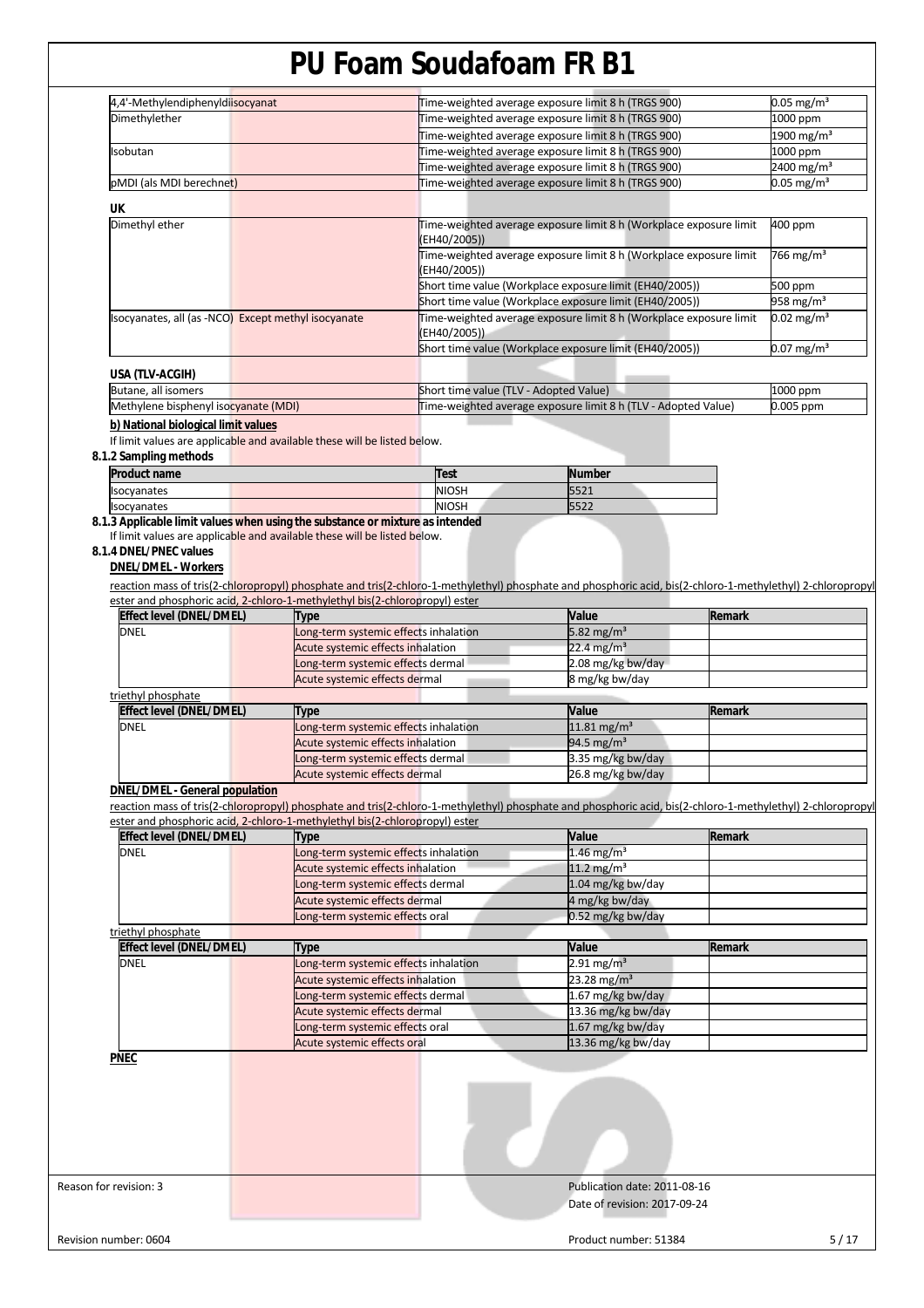reaction mass of tris(2-chloropropyl) phosphate and tris(2-chloro-1-methylethyl) phosphate and phosphoric acid, bis(2-chloro-1-methylethyl) 2-chloropropyl ester and phosphoric acid, 2-chloro-1-methylethyl bis(2-chloropropyl) ester

| <b>Compartments</b>          | Value                  | Remark |
|------------------------------|------------------------|--------|
| Fresh water                  | $0.64$ mg/l            |        |
| Aqua (intermittent releases) | $0.51$ mg/l            |        |
| Marine water                 | $0.064$ mg/l           |        |
| <b>STP</b>                   | 7.84 mg/l              |        |
| Fresh water sediment         | 13.4 mg/kg sediment dw |        |
| Marine water sediment        | 1.34 mg/kg sediment dw |        |
| Soil                         | 1.7 mg/kg soil dw      |        |
| Oral                         | 11.6 mg/kg food        |        |
| triethyl phosphate           |                        |        |
| Compartments                 | Value                  | Remark |
| Fresh water                  | $0.632$ mg/l           |        |
| Salt water                   | $0.063$ mg/l           |        |
| <b>STP</b>                   | 298.5 mg/l             |        |
| Fresh water sediment         | 5 mg/kg sediment dw    |        |
| Marine water sediment        | 0.5 mg/kg sediment dw  |        |
| Soil                         | 0.64 mg/kg soil dw     |        |

**8.1.5 Control banding** 

If applicable and available it will be listed below.

### **8.2. Exposure controls**

The information in this section is a general description. If applicable and available, exposure scenarios are attached in annex. Always use the relevant exposure scenarios that correspond to your identified use.

#### **8.2.1 Appropriate engineering controls**

Use spark-/explosionproof appliances and lighting system. Keep away from naked flames/heat. Keep away from ignition sources/sparks. Measure the concentration in the air regularly.

### **8.2.2 Individual protection measures, such as personal protective equipment**

Observe very strict hygiene - avoid contact. Do not eat, drink or smoke during work.

### a) Respiratory protection:

Wear gas mask with filter type A if conc. in air > exposure limit.

|                | b) Hand protection: |
|----------------|---------------------|
| C <sub>2</sub> |                     |

| uluves.                                            |                          |                  |
|----------------------------------------------------|--------------------------|------------------|
| <b>Materials</b>                                   | <b>Breakthrough time</b> | <b>Thickness</b> |
| LDPE <sup>1</sup><br>E (Low Density Poly Ethylene) | ∙ 10 minutes             | $0.025$ mm       |
|                                                    |                          |                  |

- materials (good resistance) LDPE (Low Density Poly Ethylene).

c) Eye protection:

Protective goggles.

d) Skin protection:

Head/neck protection. Protective clothing.

**8.2.3 Environmental exposure controls:** 

See headings 6.2, 6.3 and 13

## SECTION 9: Physical and chemical properties

## **9.1. Information on basic physical and chemical properties**

| Physical form             | Aerosol                                          |
|---------------------------|--------------------------------------------------|
|                           |                                                  |
| Odour                     | Characteristic odour                             |
| Odour threshold           | No data available                                |
| Colour                    | Variable in colour, depending on the composition |
| Particle size             | No data available                                |
| Explosion limits          | No data available                                |
| Flammability              | Extremely flammable aerosol.                     |
| Log Kow                   | Not applicable (mixture)                         |
| Dynamic viscosity         | No data available                                |
| Kinematic viscosity       | No data available                                |
| Melting point             | No data available                                |
| <b>Boiling point</b>      | No data available                                |
| Flash point               | Not applicable                                   |
| Evaporation rate          | No data available                                |
| Relative vapour density   | 1.1                                              |
| Vapour pressure           | No data available                                |
| Solubility                | Water; insoluble                                 |
| Relative density          | $1.1;20^{\circ}$ C                               |
| Decomposition temperature | No data available                                |
| Auto-ignition temperature | No data available                                |
|                           |                                                  |
| Reason for revision: 3    | Publication date: 2011-08-16                     |

 $\overline{a}$ 

Date of revision: 2017-09-24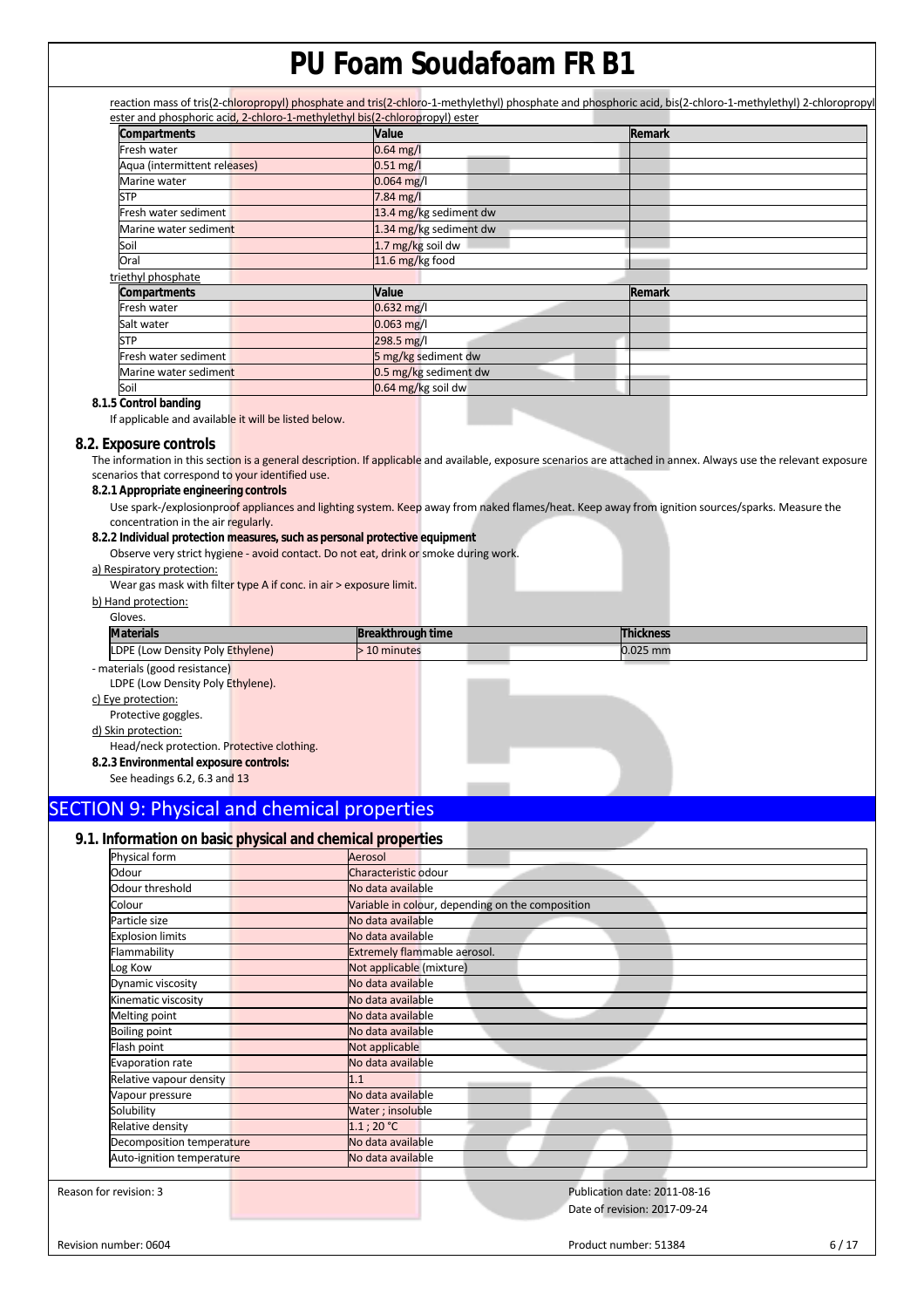|                        |                                                                   |                  |                                                                               | <u>Udili Juddaludi Film D</u>                          |                      |                                                                                                                                                            |                                    |        |
|------------------------|-------------------------------------------------------------------|------------------|-------------------------------------------------------------------------------|--------------------------------------------------------|----------------------|------------------------------------------------------------------------------------------------------------------------------------------------------------|------------------------------------|--------|
|                        | <b>Explosive properties</b>                                       |                  |                                                                               | No chemical group associated with explosive properties |                      |                                                                                                                                                            |                                    |        |
|                        | Oxidising properties                                              |                  |                                                                               | No chemical group associated with oxidising properties |                      |                                                                                                                                                            |                                    |        |
| рH                     |                                                                   |                  |                                                                               | No data available                                      |                      |                                                                                                                                                            |                                    |        |
|                        | 9.2. Other information                                            |                  |                                                                               |                                                        |                      |                                                                                                                                                            |                                    |        |
|                        | Absolute density                                                  |                  |                                                                               | 1100 kg/m <sup>3</sup> ; 20 °C                         |                      |                                                                                                                                                            |                                    |        |
|                        |                                                                   |                  |                                                                               |                                                        |                      |                                                                                                                                                            |                                    |        |
|                        |                                                                   |                  | <b>SECTION 10: Stability and reactivity</b>                                   |                                                        |                      |                                                                                                                                                            |                                    |        |
| 10.1. Reactivity       |                                                                   |                  |                                                                               |                                                        |                      |                                                                                                                                                            |                                    |        |
|                        |                                                                   |                  | May be ignited by sparks. Gas/vapour spreads at floor level: ignition hazard. |                                                        |                      |                                                                                                                                                            |                                    |        |
|                        | 10.2. Chemical stability<br>Stable under normal conditions.       |                  |                                                                               |                                                        |                      |                                                                                                                                                            |                                    |        |
|                        | 10.3. Possibility of hazardous reactions<br>No data available.    |                  |                                                                               |                                                        |                      |                                                                                                                                                            |                                    |        |
|                        | 10.4. Conditions to avoid                                         |                  |                                                                               |                                                        |                      |                                                                                                                                                            |                                    |        |
|                        |                                                                   |                  |                                                                               |                                                        |                      |                                                                                                                                                            |                                    |        |
|                        | <b>Precautionary measures</b>                                     |                  |                                                                               |                                                        |                      | Use spark-/explosionproof appliances and lighting system. Keep away from naked flames/heat. Keep away from ignition sources/sparks.                        |                                    |        |
|                        | 10.5. Incompatible materials                                      |                  |                                                                               |                                                        |                      |                                                                                                                                                            |                                    |        |
|                        | No data available.                                                |                  |                                                                               |                                                        |                      |                                                                                                                                                            |                                    |        |
|                        | 10.6. Hazardous decomposition products                            |                  |                                                                               |                                                        |                      |                                                                                                                                                            |                                    |        |
|                        |                                                                   |                  |                                                                               |                                                        |                      | On burning: release of toxic and corrosive gases/vapours (nitrous vapours, phosphorus oxides, hydrogen bromide, hydrogen chloride, hydrofluoric acid)      |                                    |        |
|                        | (carbon monoxide - carbon dioxide).                               |                  |                                                                               |                                                        |                      |                                                                                                                                                            |                                    |        |
|                        |                                                                   |                  | <b>SECTION 11: Toxicological information</b>                                  |                                                        |                      |                                                                                                                                                            |                                    |        |
|                        |                                                                   |                  |                                                                               |                                                        |                      |                                                                                                                                                            |                                    |        |
|                        | 11.1. Information on toxicological effects<br>11.1.1 Test results |                  |                                                                               |                                                        |                      |                                                                                                                                                            |                                    |        |
|                        |                                                                   |                  |                                                                               |                                                        |                      |                                                                                                                                                            |                                    |        |
| <b>Acute toxicity</b>  |                                                                   |                  |                                                                               |                                                        |                      |                                                                                                                                                            |                                    |        |
|                        | PU Foam Soudafoam FR B1                                           |                  |                                                                               |                                                        |                      |                                                                                                                                                            |                                    |        |
|                        | No (test) data on the mixture available                           |                  |                                                                               |                                                        |                      |                                                                                                                                                            |                                    |        |
|                        | Classification is based on the relevant ingredients               |                  |                                                                               |                                                        |                      |                                                                                                                                                            |                                    |        |
|                        | polymethylene polyphenyl isocyanate                               |                  |                                                                               |                                                        |                      |                                                                                                                                                            |                                    | Remark |
|                        | Route of exposure                                                 | Parameter Method |                                                                               | Value                                                  | <b>Exposure time</b> | <b>Species</b>                                                                                                                                             | Value<br>determination             |        |
| Oral                   |                                                                   | LD50             |                                                                               | > 10000 mg/kg                                          |                      | Rat                                                                                                                                                        | Literature study                   |        |
| Dermal                 |                                                                   | LD50             |                                                                               | > 5000 mg/kg                                           |                      | Rabbit                                                                                                                                                     | Literature study                   |        |
|                        | Inhalation (vapours)                                              | <b>LD50</b>      |                                                                               | 10 mg/l - 20 mg/l                                      | 4 h                  | Rat                                                                                                                                                        | Literature study                   |        |
| Inhalation             |                                                                   |                  |                                                                               | category 4                                             |                      |                                                                                                                                                            | Literature study                   |        |
|                        |                                                                   |                  |                                                                               |                                                        |                      | reaction mass of tris(2-chloropropyl) phosphate and tris(2-chloro-1-methylethyl) phosphate and phosphoric acid, bis(2-chloro-1-methylethyl) 2-chloropropyl |                                    |        |
|                        | Route of exposure                                                 | Parameter Method | ester and phosphoric acid, 2-chloro-1-methylethyl bis(2-chloropropyl) ester   | Value                                                  | <b>Exposure time</b> | <b>Species</b>                                                                                                                                             | Value                              | Remark |
|                        |                                                                   |                  |                                                                               |                                                        |                      |                                                                                                                                                            | determination                      |        |
| Oral                   |                                                                   | LD50             | <b>EU Method B.1 tris</b>                                                     | 632 mg/kg bw                                           |                      | Rat (female)                                                                                                                                               | <b>Experimental value</b>          |        |
| Dermal                 |                                                                   | LD50             | <b>OECD 402</b>                                                               | $> 2000$ mg/kg bw                                      | 24 h                 | Rat (male/female)                                                                                                                                          | Experimental value                 |        |
|                        |                                                                   |                  |                                                                               |                                                        |                      |                                                                                                                                                            |                                    |        |
|                        | Inhalation (aerosol)                                              | LC50             | <b>OECD 403</b>                                                               | $> 7$ mg/l                                             | 4 h                  | Rat (male/female)                                                                                                                                          | <b>Experimental value</b>          |        |
|                        | triethyl phosphate                                                |                  |                                                                               |                                                        |                      |                                                                                                                                                            |                                    |        |
|                        | Route of exposure                                                 | Parameter        | Method                                                                        | Value                                                  | <b>Exposure time</b> | <b>Species</b>                                                                                                                                             | Value<br>determination             | Remark |
| Oral                   |                                                                   | LD50             |                                                                               | 1600 mg/kg                                             |                      | Rat                                                                                                                                                        | Inconclusive,                      |        |
|                        |                                                                   |                  |                                                                               |                                                        |                      |                                                                                                                                                            | insufficient data                  |        |
| Dermal                 |                                                                   | LD50             |                                                                               | > 20000 mg/kg bw                                       |                      | Rabbit                                                                                                                                                     | Inconclusive,<br>insufficient data |        |
|                        | Inhalation (aerosol)                                              | LC50             | <b>OECD 403</b>                                                               | > 8.817 mg/l air                                       | 4 h                  | Rat (male/female)                                                                                                                                          | <b>Experimental value</b>          |        |
| Conclusion             |                                                                   |                  |                                                                               |                                                        |                      |                                                                                                                                                            |                                    |        |
|                        | Harmful if inhaled.                                               |                  |                                                                               |                                                        |                      |                                                                                                                                                            |                                    |        |
|                        | Not classified as acute toxic in contact with skin                |                  |                                                                               |                                                        |                      |                                                                                                                                                            |                                    |        |
|                        | Not classified as acute toxic if swallowed                        |                  |                                                                               |                                                        |                      |                                                                                                                                                            |                                    |        |
| Corrosion/irritation   |                                                                   |                  |                                                                               |                                                        |                      |                                                                                                                                                            |                                    |        |
| Reason for revision: 3 |                                                                   |                  |                                                                               |                                                        |                      | Publication date: 2011-08-16                                                                                                                               |                                    |        |
|                        |                                                                   |                  |                                                                               |                                                        |                      | Date of revision: 2017-09-24                                                                                                                               |                                    |        |
|                        |                                                                   |                  |                                                                               |                                                        |                      |                                                                                                                                                            |                                    |        |
|                        |                                                                   |                  |                                                                               |                                                        |                      |                                                                                                                                                            |                                    |        |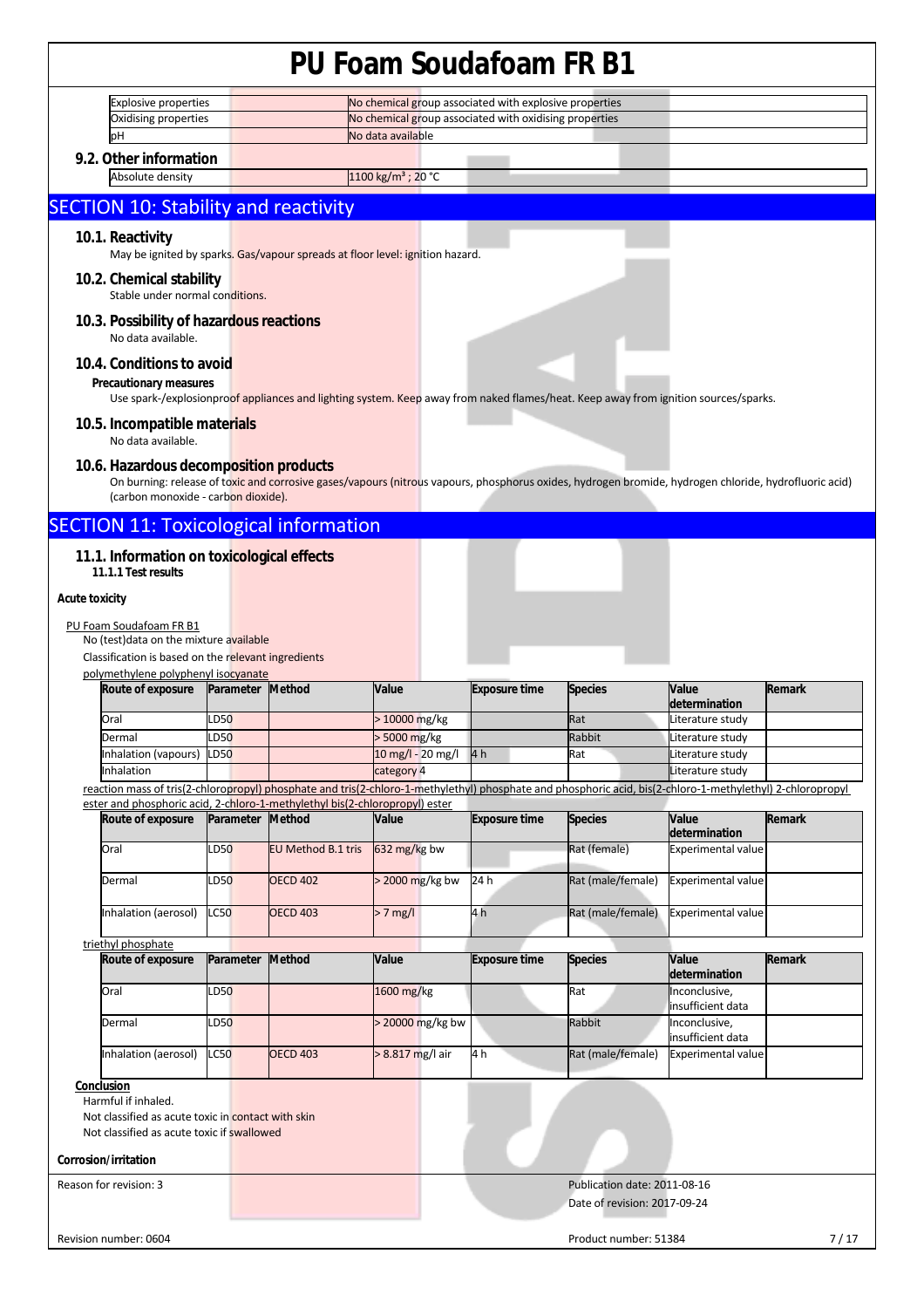| Classification is based on the relevant ingredients                                                                                                            |                              |                 |                                                                                                     |                                                                                                                                                            |                      |                                   |                        |
|----------------------------------------------------------------------------------------------------------------------------------------------------------------|------------------------------|-----------------|-----------------------------------------------------------------------------------------------------|------------------------------------------------------------------------------------------------------------------------------------------------------------|----------------------|-----------------------------------|------------------------|
| polymethylene polyphenyl isocyanate<br>Route of exposure Result                                                                                                |                              | <b>Method</b>   | <b>Exposure time</b>                                                                                | <b>Time point</b>                                                                                                                                          | <b>Species</b>       | <b>Value</b><br>determination     | Remark                 |
| Eye                                                                                                                                                            | Irritating;<br>category 2    |                 |                                                                                                     |                                                                                                                                                            |                      | Literature study                  |                        |
| Skin                                                                                                                                                           | Irritating;<br>category 2    |                 |                                                                                                     |                                                                                                                                                            |                      | Literature study                  |                        |
| Inhalation                                                                                                                                                     | Irritating;<br>STOT SE cat.3 |                 |                                                                                                     |                                                                                                                                                            |                      | Literature study                  |                        |
|                                                                                                                                                                |                              |                 |                                                                                                     | reaction mass of tris(2-chloropropyl) phosphate and tris(2-chloro-1-methylethyl) phosphate and phosphoric acid, bis(2-chloro-1-methylethyl) 2-chloropropyl |                      |                                   |                        |
| Route of exposure Result                                                                                                                                       |                              | <b>Method</b>   | ester and phosphoric acid, 2-chloro-1-methylethyl bis(2-chloropropyl) ester<br><b>Exposure time</b> | Time point                                                                                                                                                 | <b>Species</b>       | Value                             | Remark                 |
|                                                                                                                                                                |                              |                 |                                                                                                     |                                                                                                                                                            |                      | determination                     |                        |
| Eye                                                                                                                                                            | Not irritating               | <b>OECD 405</b> | 24h                                                                                                 | 7 days                                                                                                                                                     | Rabbit               | <b>Experimental value</b>         |                        |
| Skin                                                                                                                                                           | Not irritating               | <b>OECD 404</b> | 4 h                                                                                                 | 7 days                                                                                                                                                     | Rabbit               | <b>Experimental value</b>         |                        |
| triethyl phosphate                                                                                                                                             |                              |                 |                                                                                                     |                                                                                                                                                            |                      |                                   |                        |
| Route of exposure Result                                                                                                                                       |                              | <b>Method</b>   | <b>Exposure time</b>                                                                                | Time point                                                                                                                                                 | <b>Species</b>       | Value<br>determination            | <b>Remark</b>          |
| Eye                                                                                                                                                            | Moderately<br>irritating     | <b>OECD 405</b> | 24h                                                                                                 | 1; 24; 48; 72 hrs; 7; Rabbit<br>14; 21 days                                                                                                                |                      | <b>Experimental value</b>         |                        |
| Skin                                                                                                                                                           | Not irritating               | <b>OECD 404</b> | 4 h                                                                                                 | 1; 24; 48; 72; 168<br>hours                                                                                                                                | Rabbit               | <b>Experimental value</b>         |                        |
| Conclusion<br>Causes skin irritation.                                                                                                                          |                              |                 |                                                                                                     |                                                                                                                                                            |                      |                                   |                        |
| Respiratory or skin sensitisation<br>PU Foam Soudafoam FR B1<br>No (test) data on the mixture available<br>Classification is based on the relevant ingredients |                              |                 |                                                                                                     |                                                                                                                                                            |                      |                                   |                        |
| polymethylene polyphenyl isocyanate<br>Route of exposure Result                                                                                                |                              | <b>Method</b>   | <b>Exposure time</b>                                                                                | Observation time Species                                                                                                                                   |                      | Value determination Remark        |                        |
| Skin                                                                                                                                                           | Sensitizing;                 |                 |                                                                                                     | point                                                                                                                                                      |                      | Literature study                  |                        |
| Inhalation                                                                                                                                                     | category 1<br>Sensitizing;   |                 |                                                                                                     |                                                                                                                                                            |                      | Literature study                  |                        |
|                                                                                                                                                                | category 1                   |                 |                                                                                                     |                                                                                                                                                            |                      |                                   |                        |
|                                                                                                                                                                |                              |                 | ester and phosphoric acid, 2-chloro-1-methylethyl bis(2-chloropropyl) ester                         | reaction mass of tris(2-chloropropyl) phosphate and tris(2-chloro-1-methylethyl) phosphate and phosphoric acid, bis(2-chloro-1-methylethyl) 2-chloropropyl |                      |                                   |                        |
| Route of exposure Result                                                                                                                                       |                              | <b>Method</b>   | <b>Exposure time</b>                                                                                | Observation time Species<br>point                                                                                                                          |                      | <b>Value determination Remark</b> |                        |
| Skin                                                                                                                                                           | Not sensitizing              | <b>OECD 429</b> |                                                                                                     |                                                                                                                                                            | Mouse (female)       | <b>Experimental value</b>         |                        |
| triethyl phosphate<br>Route of exposure Result                                                                                                                 |                              | <b>Method</b>   | <b>Exposure time</b>                                                                                | Observation time<br>point                                                                                                                                  | <b>Species</b>       | Value determination Remark        |                        |
| Skin                                                                                                                                                           | Not sensitizing              | <b>OECD 429</b> |                                                                                                     |                                                                                                                                                            | Mouse (female)       | Experimental value                |                        |
| Inhalation                                                                                                                                                     |                              |                 |                                                                                                     |                                                                                                                                                            |                      | Data waiving                      |                        |
| Conclusion<br>May cause an allergic skin reaction.                                                                                                             |                              |                 |                                                                                                     |                                                                                                                                                            |                      |                                   |                        |
|                                                                                                                                                                |                              |                 | May cause allergy or asthma symptoms or breathing difficulties if inhaled.                          |                                                                                                                                                            |                      |                                   |                        |
| Specific target organ toxicity                                                                                                                                 |                              |                 |                                                                                                     |                                                                                                                                                            |                      |                                   |                        |
| PU Foam Soudafoam FR B1                                                                                                                                        |                              |                 |                                                                                                     |                                                                                                                                                            |                      |                                   |                        |
| No (test) data on the mixture available<br>Classification is based on the relevant ingredients                                                                 |                              |                 |                                                                                                     |                                                                                                                                                            |                      |                                   |                        |
| polymethylene polyphenyl isocyanate                                                                                                                            |                              |                 |                                                                                                     |                                                                                                                                                            |                      |                                   |                        |
| Route of exposure Parameter                                                                                                                                    |                              | <b>Method</b>   | Value<br>Organ                                                                                      | <b>Effect</b>                                                                                                                                              | <b>Exposure time</b> | <b>Species</b>                    | Value<br>determination |
| Inhalation                                                                                                                                                     |                              |                 | STOT RE cat.2                                                                                       |                                                                                                                                                            |                      |                                   | Literature study       |
|                                                                                                                                                                |                              |                 |                                                                                                     |                                                                                                                                                            |                      |                                   |                        |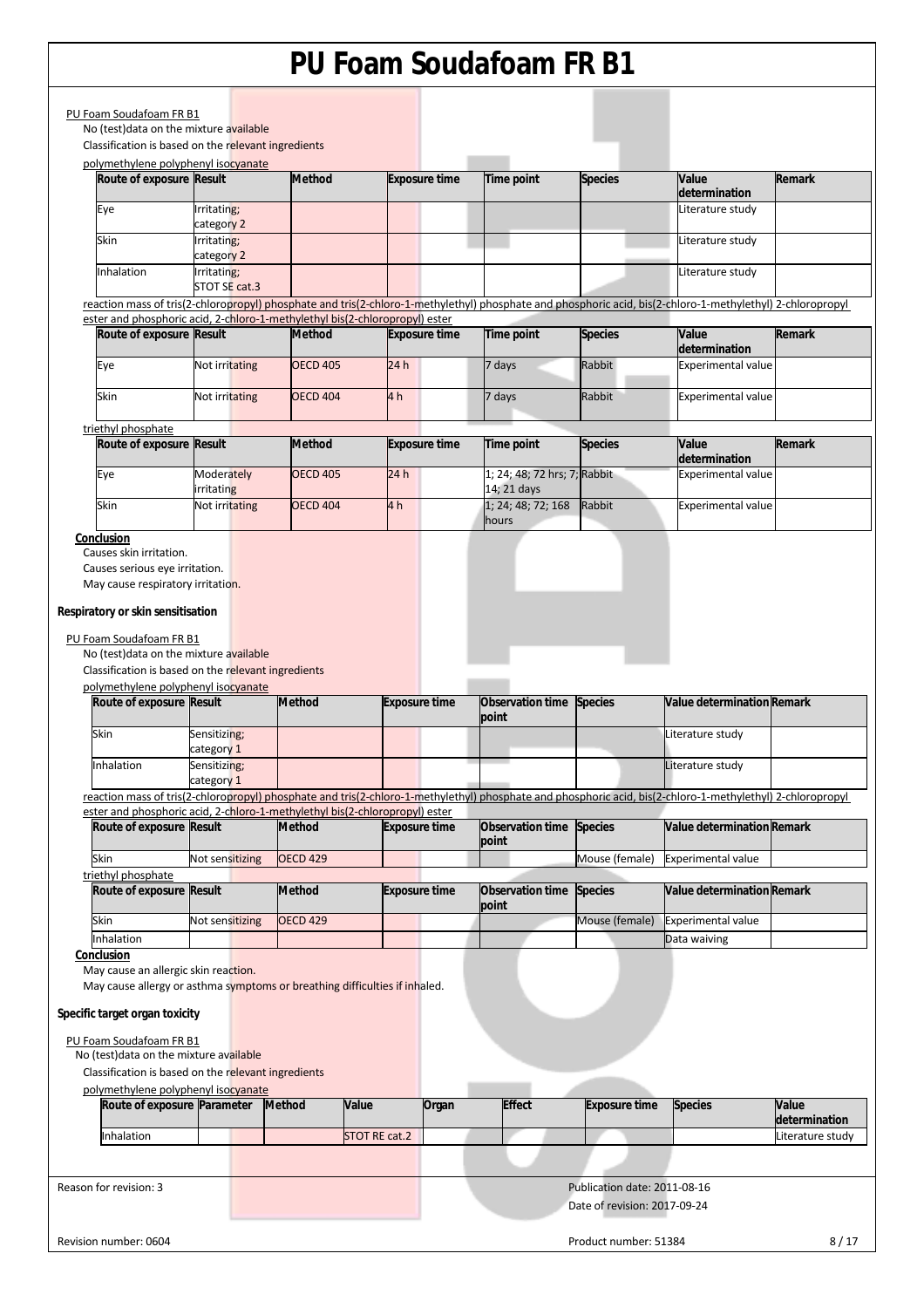reaction mass of tris(2-chloropropyl) phosphate and tris(2-chloro-1-methylethyl) phosphate and phosphoric acid, bis(2-chloro-1-methylethyl) 2-chloropropyl<br>ostar and phosphoric acid, 2-chloro, 1-methylethyl bis(2-chloroprop  $\frac{1}{2}$  ctor and phosphoric acid, 2-chloro-

| Route of exposure Parameter |              | <b>Method</b>               | <b>Value</b>                  | Organ | <b>Effect</b> | <b>Exposure time</b>                 | <b>Species</b>    | Value<br>determination             |
|-----------------------------|--------------|-----------------------------|-------------------------------|-------|---------------|--------------------------------------|-------------------|------------------------------------|
| Oral (diet)                 | <b>NOAEL</b> | Subchronic<br>toxicity test | $171 \text{ mg/kg}$<br>bw/day |       | No effect     | 13 weeks (daily)                     | Rat (female)      | Experimental<br>value              |
| Oral (diet)                 | LOAEL        | Subchronic<br>toxicity test | 52 mg/kg<br>bw/day            | Liver | Weight gain   | 13 weeks (daily)                     | Rat (male)        | Experimental<br>value              |
| Inhalation<br>(vapours)     | Dose level   |                             | $0.586$ mg/l air              |       | No effect     |                                      | Mouse (male)      | Experimental<br>value              |
| triethyl phosphate          |              |                             |                               |       |               |                                      |                   |                                    |
| Route of exposure           | Parameter    | <b>Method</b>               | Value                         | Organ | <b>Effect</b> | <b>Exposure time</b>                 | <b>Species</b>    | <b>Value</b><br>determination      |
| Oral (stomach<br>tube)      | <b>NOAEL</b> | <b>OECD 407</b>             | 1000 mg/kg<br>bw/day          |       | No effect     | 4 weeks (daily)                      | Rat (male/female) | Experimental<br>value              |
| Dermal                      |              |                             |                               |       |               |                                      |                   | Data waiving                       |
| Inhalation (aerosol) NOAEC  |              | Subchronic<br>toxicity test | 366 mg/m <sup>3</sup> air     |       | No effect     | 12 weeks<br>(6h/day, 5<br>days/week) | Rat (male)        | Inconclusive,<br>insufficient data |

#### **Conclusion**

May cause damage to organs through prolonged or repeated exposure if inhaled.

Not classified as sub-chronically toxic in contact with skin

Not classified as sub-chronically toxic if swallowed

#### **Mutagenicity (in vitro)**

## PU Foam Soudafoam FR B1

No (test)data on the mixture available

reaction mass of tris(2-chloropropyl) phosphate and tris(2-chloro-1-methylethyl) phosphate and phosphoric acid, bis(2-chloro-1-methylethyl) 2-chloropropyl enhoric acid, 2-chloro 1-methylethyl bis(2-chloropropyl)

| Result                                                                          | <b>Method</b>   | Test substrate                            | <b>Effect</b> | <b>Value determination</b> |
|---------------------------------------------------------------------------------|-----------------|-------------------------------------------|---------------|----------------------------|
| Negative with metabolic<br>activation, negative without<br>metabolic activation | <b>OECD 482</b> | Rat liver cells                           |               | <b>Experimental value</b>  |
| Negative without metabolic<br>activation, positive with<br>metabolic activation | <b>OECD 476</b> | Mouse (lymphoma L5178Y<br>cells)          |               | <b>Experimental value</b>  |
| triethyl phosphate                                                              |                 |                                           |               |                            |
| Result                                                                          | <b>Method</b>   | Test substrate                            | <b>Effect</b> | <b>Value determination</b> |
| Negative with metabolic<br>activation, negative without<br>metabolic activation | <b>OECD 476</b> | Chinese hamster lung<br>fibroblasts (V79) | No effect     | <b>Experimental value</b>  |
| Negative with metabolic<br>activation, negative without<br>metabolic activation | <b>OECD 471</b> | Bacteria (S.typhimurium)                  | No effect     | <b>Experimental value</b>  |

## **Mutagenicity (in vivo)**

#### PU Foam Soudafoam FR B1

No (test)data on the mixture available

Judgement is based on the relevant ingredients

reaction mass of tris(2-chloropropyl) phosphate and tris(2-chloro-1-methylethyl) phosphate and phosphoric acid, bis(2-chloro-1-methylethyl) 2-chloropropyl ester and phosphoric acid, 2-chloro-1-methylethyl bis(2-chloropropyl) ester

|                 | <b>Result</b>                                       |           |               | <b>Method</b>   | <b>Exposure time</b> | Test substrate      | Organ                                                        |       | <b>Value determination</b> |
|-----------------|-----------------------------------------------------|-----------|---------------|-----------------|----------------------|---------------------|--------------------------------------------------------------|-------|----------------------------|
|                 | Negative                                            |           |               | <b>OECD 474</b> |                      | Mouse (male/female) | <b>Bone marrow</b>                                           |       | <b>Experimental value</b>  |
|                 | triethyl phosphate                                  |           |               |                 |                      |                     |                                                              |       |                            |
|                 | <b>Result</b>                                       |           |               | <b>Method</b>   | <b>Exposure time</b> | Test substrate      | Organ                                                        |       | <b>Value determination</b> |
|                 | Negative                                            |           |               |                 |                      | Mouse (male)        | <b>Bone marrow</b>                                           |       |                            |
|                 | Conclusion                                          |           |               |                 |                      |                     |                                                              |       |                            |
|                 | Not classified for mutagenic or genotoxic toxicity  |           |               |                 |                      |                     |                                                              |       |                            |
| Carcinogenicity |                                                     |           |               |                 |                      |                     |                                                              |       |                            |
|                 | PU Foam Soudafoam FR B1                             |           |               |                 |                      |                     |                                                              |       |                            |
|                 | No (test) data on the mixture available             |           |               |                 |                      |                     |                                                              |       |                            |
|                 | Classification is based on the relevant ingredients |           |               |                 |                      |                     |                                                              |       |                            |
|                 | polymethylene polyphenyl isocyanate                 |           |               |                 |                      |                     |                                                              |       |                            |
|                 | Route of<br>exposure                                | Parameter | <b>Method</b> | Value           | <b>Exposure time</b> | <b>Species</b>      | <b>Effect</b>                                                | Organ | Value<br>determination     |
|                 | Unknown                                             |           |               | category 2      |                      |                     |                                                              |       | Literature study           |
|                 | Reason for revision: 3                              |           |               |                 |                      |                     | Publication date: 2011-08-16<br>Date of revision: 2017-09-24 |       |                            |
|                 | Revision number: 0604                               |           |               |                 |                      |                     | Product number: 51384                                        |       | 9/17                       |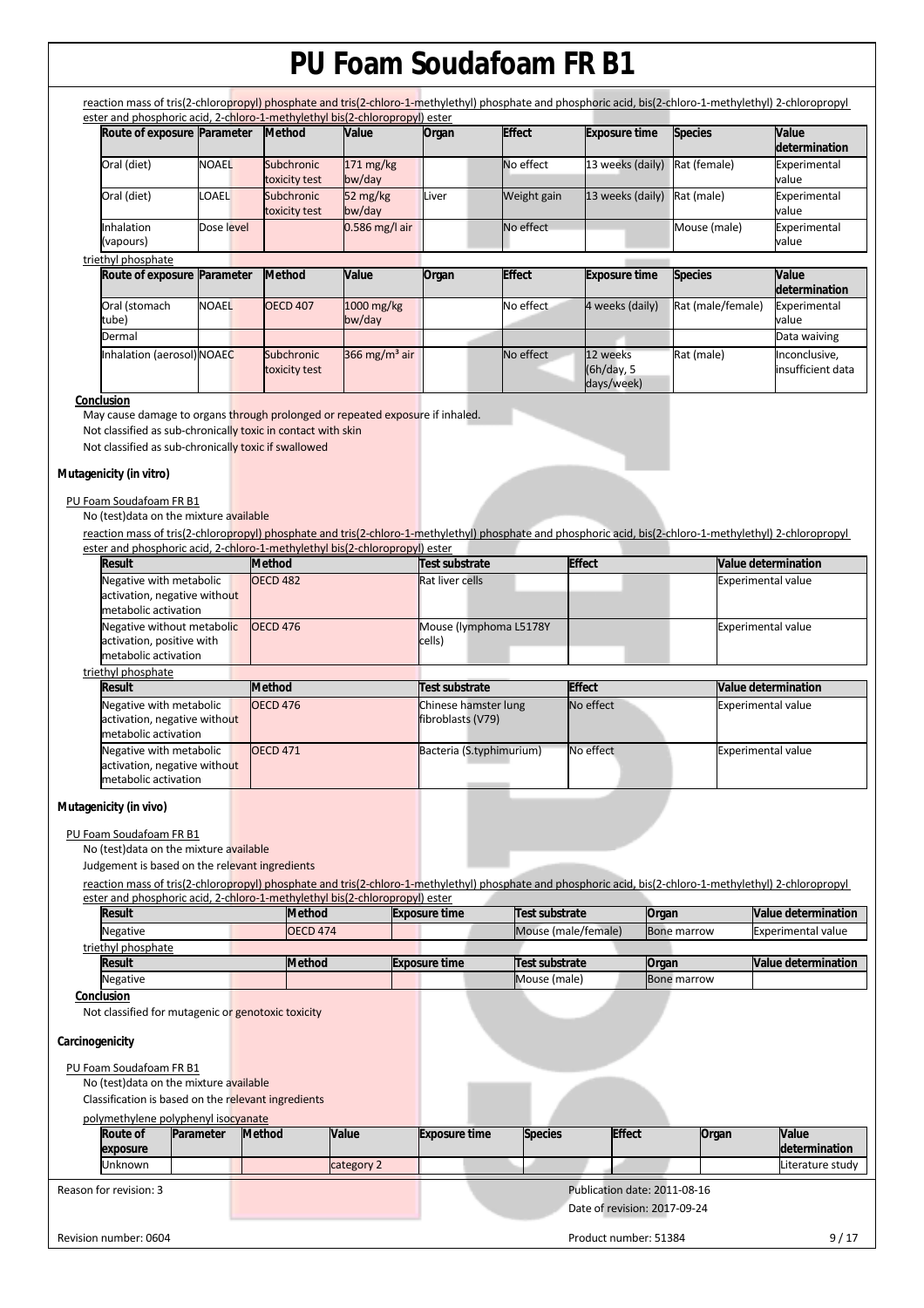|                                                                                                                                          |           |               |                 |                 |                       |                                |                              | reaction mass of tris(2-chloropropyl) phosphate and tris(2-chloro-1-methylethyl) phosphate and phosphoric acid, bis(2-chloro-1-methylethyl) 2-chloropropyl |                       |                                    |
|------------------------------------------------------------------------------------------------------------------------------------------|-----------|---------------|-----------------|-----------------|-----------------------|--------------------------------|------------------------------|------------------------------------------------------------------------------------------------------------------------------------------------------------|-----------------------|------------------------------------|
| ester and phosphoric acid, 2-chloro-1-methylethyl bis(2-chloropropyl) ester<br>Route of<br>exposure                                      | Parameter | <b>Method</b> |                 | Value           |                       | <b>Exposure time</b>           | <b>Species</b>               | <b>Effect</b>                                                                                                                                              | Organ                 | Value<br>determination             |
| Inhalation                                                                                                                               |           |               |                 |                 |                       |                                |                              |                                                                                                                                                            |                       | Data waiving                       |
| Dermal                                                                                                                                   |           |               |                 |                 |                       |                                |                              |                                                                                                                                                            |                       | Data waiving                       |
| Oral                                                                                                                                     |           |               |                 |                 |                       |                                |                              |                                                                                                                                                            |                       | Data waiving                       |
| Conclusion<br>Suspected of causing cancer.                                                                                               |           |               |                 |                 |                       |                                |                              |                                                                                                                                                            |                       |                                    |
| <b>Reproductive toxicity</b>                                                                                                             |           |               |                 |                 |                       |                                |                              |                                                                                                                                                            |                       |                                    |
| PU Foam Soudafoam FR B1<br>No (test) data on the mixture available<br>Judgement is based on the relevant ingredients                     |           |               |                 |                 |                       |                                |                              |                                                                                                                                                            |                       |                                    |
|                                                                                                                                          |           |               |                 |                 |                       |                                |                              | reaction mass of tris(2-chloropropyl) phosphate and tris(2-chloro-1-methylethyl) phosphate and phosphoric acid, bis(2-chloro-1-methylethyl) 2-chloropropyl |                       |                                    |
| ester and phosphoric acid, 2-chloro-1-methylethyl bis(2-chloropropyl) ester                                                              |           |               |                 |                 |                       |                                |                              |                                                                                                                                                            |                       |                                    |
|                                                                                                                                          |           | Parameter     | <b>Method</b>   |                 | Value                 |                                | <b>Exposure time Species</b> | <b>Effect</b>                                                                                                                                              | Organ                 | Value<br>determination             |
| Developmental toxicity                                                                                                                   |           | <b>LOAEL</b>  | <b>OECD 416</b> |                 | 99 mg/kg<br>bw/day    |                                | Rat (female)                 | Embryotoxicity                                                                                                                                             |                       | Experimental<br>value              |
| Effects on fertility                                                                                                                     |           | <b>OAEL</b>   | <b>OECD 416</b> |                 | 99 mg/kg<br>bw/day    |                                | Rat<br>(male/female)         | Weight changes Female                                                                                                                                      | reproductive<br>organ | Experimental<br>value              |
| triethyl phosphate                                                                                                                       |           |               |                 |                 |                       |                                |                              |                                                                                                                                                            |                       |                                    |
|                                                                                                                                          |           | Parameter     | Method          |                 | Value                 | <b>Exposure time</b>           | <b>Species</b>               | <b>Effect</b>                                                                                                                                              | Organ                 | Value<br>determination             |
| Developmental toxicity                                                                                                                   |           | <b>NOAEL</b>  | <b>OECD 414</b> |                 | $625$ mg/kg<br>bw/day | $10 \text{ day(s)}$            | Rat                          | No effect                                                                                                                                                  | Foetus                | Experimental<br>value              |
| Maternal toxicity                                                                                                                        |           | <b>NOAEL</b>  | <b>OECD 414</b> |                 | 125 mg/kg<br>bw/day   | $10 \text{ day(s)}$            | Rat                          | No effect                                                                                                                                                  |                       | Experimental<br>value              |
| <b>Effects on fertility</b>                                                                                                              |           | <b>NOEL</b>   |                 |                 | 335 mg/kg<br>bw/day   | 120 day(s) - 150 Rat<br>day(s) | (male/female)                | No effect                                                                                                                                                  |                       | Inconclusive,<br>insufficient data |
| No (test) data on the mixture available<br>Chronic effects from short and long-term exposure<br>PU Foam Soudafoam FR B1<br>difficulties. |           |               |                 |                 |                       |                                |                              | Feeling of weakness. Itching. Skin rash/inflammation. May stain the skin. Dry skin. Coughing. Possible inflammation of the respiratory tract. Respiratory  |                       |                                    |
| <b>SECTION 12: Ecological information</b>                                                                                                |           |               |                 |                 |                       |                                |                              |                                                                                                                                                            |                       |                                    |
| 12.1. Toxicity                                                                                                                           |           |               |                 |                 |                       |                                |                              |                                                                                                                                                            |                       |                                    |
| PU Foam Soudafoam FR B1<br>No (test) data on the mixture available<br>Judgement of the mixture is based on the relevant ingredients      |           |               |                 |                 |                       |                                |                              |                                                                                                                                                            |                       |                                    |
| polymethylene polyphenyl isocyanate                                                                                                      |           | Parameter     |                 | Method          | Value                 | <b>Duration</b>                | <b>Species</b>               | <b>Test design</b>                                                                                                                                         | Fresh/salt            | Value determination                |
| Acute toxicity other aquatic                                                                                                             |           | C50           |                 |                 | $>1000$ mg/l          | 96 h                           |                              |                                                                                                                                                            | water                 | Literature study                   |
| organisms<br>Toxicity aquatic micro-                                                                                                     |           | <b>EC50</b>   |                 | <b>OECD 209</b> | $>100$ mg/l           |                                | <b>Activated sludge</b>      |                                                                                                                                                            |                       | Literature study                   |
| organisms                                                                                                                                |           |               |                 |                 |                       |                                |                              |                                                                                                                                                            |                       |                                    |
|                                                                                                                                          |           |               |                 |                 |                       |                                |                              |                                                                                                                                                            |                       |                                    |
|                                                                                                                                          |           |               |                 |                 |                       |                                |                              |                                                                                                                                                            |                       |                                    |
| Reason for revision: 3                                                                                                                   |           |               |                 |                 |                       |                                |                              | Publication date: 2011-08-16<br>Date of revision: 2017-09-24                                                                                               |                       |                                    |
| Revision number: 0604                                                                                                                    |           |               |                 |                 |                       |                                |                              | Product number: 51384                                                                                                                                      |                       | 10/17                              |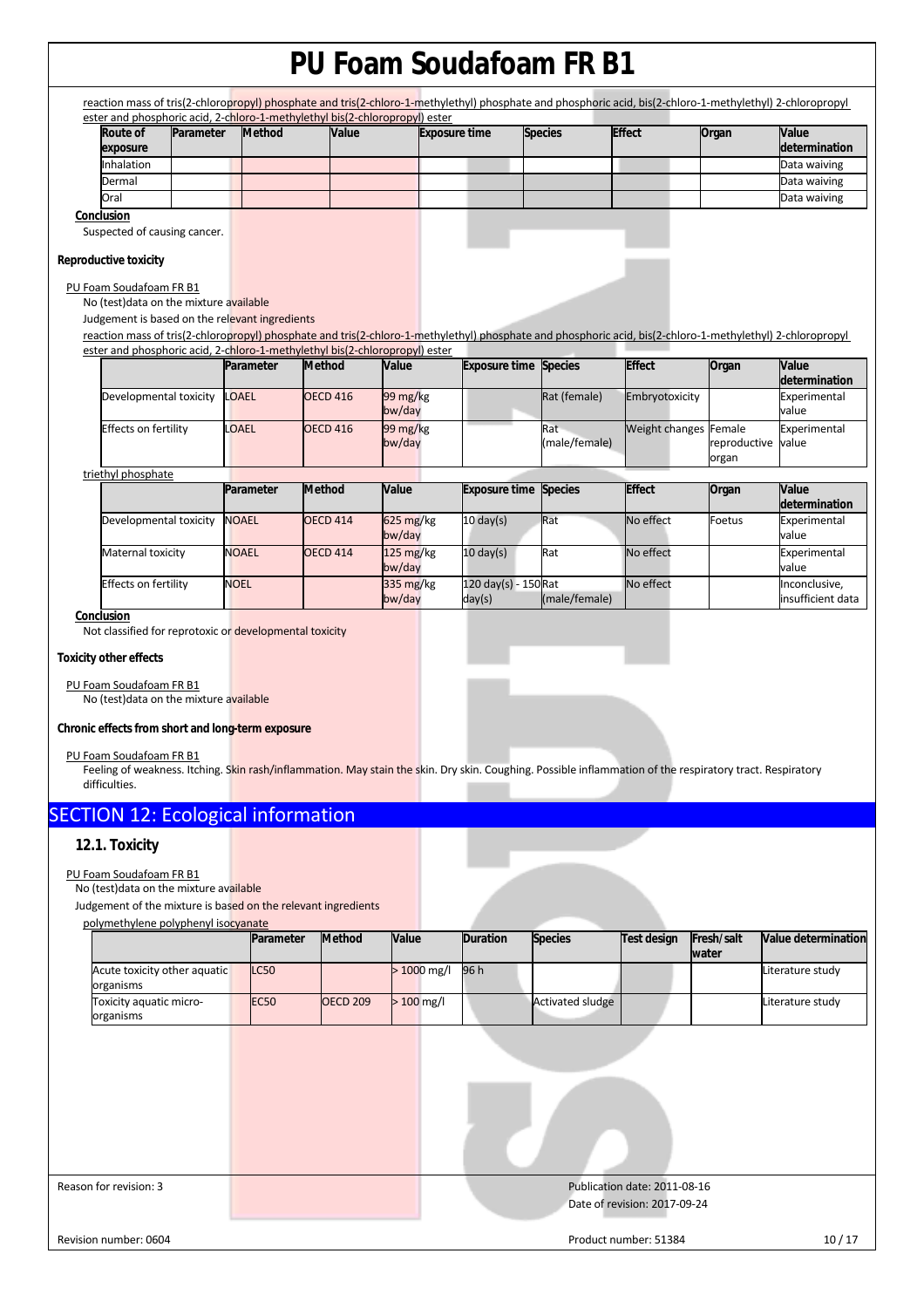reaction mass of tris(2-chloropropyl) phosphate and tris(2-chloro-1-methylethyl) phosphate and phosphoric acid, bis(2-chloro-1-methylethyl) 2-chloropropyl ester and phosphoric acid, 2-chloro-1-methylethyl bis(2-chloropropyl) ester

|                                                         | Parameter   | <b>Method</b>                                 | Value             | <b>Duration</b> | <b>Species</b>                                                | <b>Test design</b>        | Fresh/salt<br>water | Value determination                             |
|---------------------------------------------------------|-------------|-----------------------------------------------|-------------------|-----------------|---------------------------------------------------------------|---------------------------|---------------------|-------------------------------------------------|
| Acute toxicity fishes                                   | <b>LC50</b> | Other                                         | $56.2$ mg/l       | 96 h            | Brachydanio<br>rerio                                          | Static system Fresh water |                     | Experimental value;<br>GLP                      |
| Acute toxicity crustacea                                | <b>LC50</b> |                                               | $131$ mg/l        | 48h             | Daphnia magna                                                 | Static system Fresh water |                     | Experimental value;<br>Locomotor effect         |
| Toxicity algae and other aquatic <b>ErC50</b><br>plants |             | <b>OECD 201</b>                               | $82 \text{ mg/l}$ | 72 h            | Pseudokirchnerie Static system Fresh water<br>lla subcapitata |                           |                     | Experimental value;<br>GLP                      |
| Long-term toxicity fish                                 |             |                                               |                   |                 |                                                               |                           |                     | Data waiving                                    |
| Long-term toxicity aquatic<br>crustacea                 | <b>NOEC</b> | <b>OECD 202</b>                               | $32 \text{ mg/l}$ | $21$ day(s)     | Daphnia magna                                                 | Semi-static<br>system     | Fresh water         | Experimental value;<br>GLP                      |
| Toxicity aquatic micro-<br>organisms                    | <b>EC50</b> | <b>ISO 8192</b>                               | 784 mg/l          | 3 h             | <b>Activated sludge</b>                                       | Static system             | Fresh water         | Experimental value;<br><b>GLP</b>               |
| triethyl phosphate                                      |             |                                               |                   |                 |                                                               |                           |                     |                                                 |
|                                                         | Parameter   | <b>Method</b>                                 | <b>Value</b>      | <b>Duration</b> | <b>Species</b>                                                | <b>Test design</b>        | Fresh/salt<br>water | Value determination                             |
| Acute toxicity fishes                                   | <b>LC50</b> | Equivalent to $> 100$ mg/l<br><b>OECD 203</b> |                   | 96 h            | Danio rerio                                                   |                           | Fresh water         | Experimental value;<br>Nominal<br>concentration |
| Acute toxicity crustacea                                | <b>EC50</b> | <b>OECD 202</b>                               | 2705 mg/l         | 24 h            | Daphnia magna                                                 |                           | Fresh water         | Experimental value;<br>Nominal<br>concentration |
| Toxicity algae and other aquatic EC50<br>plants         |             | Other                                         | 901 mg/l          | 72 h            | Scenedesmus<br>subspicatus                                    | <b>Static system</b>      | Fresh water         | Experimental value;<br>Nominal<br>concentration |
| Long-term toxicity aquatic                              | <b>NOEC</b> | Equivalent to 31.6 mg/l                       |                   | $21$ day(s)     | Daphnia magna                                                 |                           | Fresh water         | Experimental value;                             |

## **Conclusion**

Not classified as dangerous for the environment according to the criteria of Regulation (EC) No 1272/2008

## **12.2. Persistence and degradability**

polymethylene polyphenyl isocyanate

| <b>Method</b>                                                                                                                                              | Value        | <b>Duration</b>                       | Value determination       |
|------------------------------------------------------------------------------------------------------------------------------------------------------------|--------------|---------------------------------------|---------------------------|
| OECD 302C: Inherent Biodegradability:<br>Modified MITI Test (II)                                                                                           | < 60%        |                                       | <b>Experimental value</b> |
| reaction mass of tris(2-chloropropyl) phosphate and tris(2-chloro-1-methylethyl) phosphate and phosphoric acid, bis(2-chloro-1-methylethyl) 2-chloropropyl |              |                                       |                           |
| ester and phosphoric acid, 2-chloro-1-methylethyl bis(2-chloropropyl) ester                                                                                |              |                                       |                           |
| <b>Biodegradation water</b><br><b>Method</b>                                                                                                               | Value        | <b>Duration</b>                       | Value determination       |
|                                                                                                                                                            |              |                                       |                           |
| OECD 301E: Modified OECD Screening Test<br>Phototransformation air (DT50 air)                                                                              | 14 %; GLP    | $28 \text{ day(s)}$                   | <b>Experimental value</b> |
| <b>Method</b>                                                                                                                                              | Value        | Conc. OH-radicals                     | Value determination       |
| AOPWIN v1.92                                                                                                                                               | 8.6h         | 500000 / cm <sup>3</sup>              | Calculated value          |
| <b>Biodegradation soil</b>                                                                                                                                 |              |                                       |                           |
| <b>Method</b>                                                                                                                                              | Value        | <b>Duration</b>                       | Value determination       |
|                                                                                                                                                            |              |                                       | Data waiving              |
| Half-life water (t1/2 water)                                                                                                                               |              |                                       |                           |
| <b>Method</b>                                                                                                                                              | Value        | Primary<br>degradation/mineralisation | Value determination       |
| EU Method C.7                                                                                                                                              | $>1$ year(s) | Primary degradation                   | <b>Experimental value</b> |
| triethyl phosphate<br><b>Biodegradation water</b>                                                                                                          |              |                                       |                           |
| <b>Method</b>                                                                                                                                              | Value        | <b>Duration</b>                       | Value determination       |
| OECD 301C: Modified MITI Test (I)                                                                                                                          | 0%           | $28 \text{ day(s)}$                   | <b>Experimental value</b> |
| OECD 302B: Inherent Biodegradability:<br>Zahn-Wellens/EMPA Test                                                                                            | 97 %         | $28 \text{ day}(s)$                   | <b>Experimental value</b> |
| Conclusion<br>Contains non readily biodegradable component(s)                                                                                              |              |                                       |                           |
| 12.3. Bioaccumulative potential                                                                                                                            |              |                                       |                           |
| PU Foam Soudafoam FR B1                                                                                                                                    |              |                                       |                           |
| Log Kow                                                                                                                                                    |              |                                       |                           |
| <b>Method</b><br><b>Remark</b>                                                                                                                             | <b>Value</b> | Temperature                           | Value determination       |
|                                                                                                                                                            |              | Publication date: 2011-08-16          |                           |
| Reason for revision: 3                                                                                                                                     |              |                                       |                           |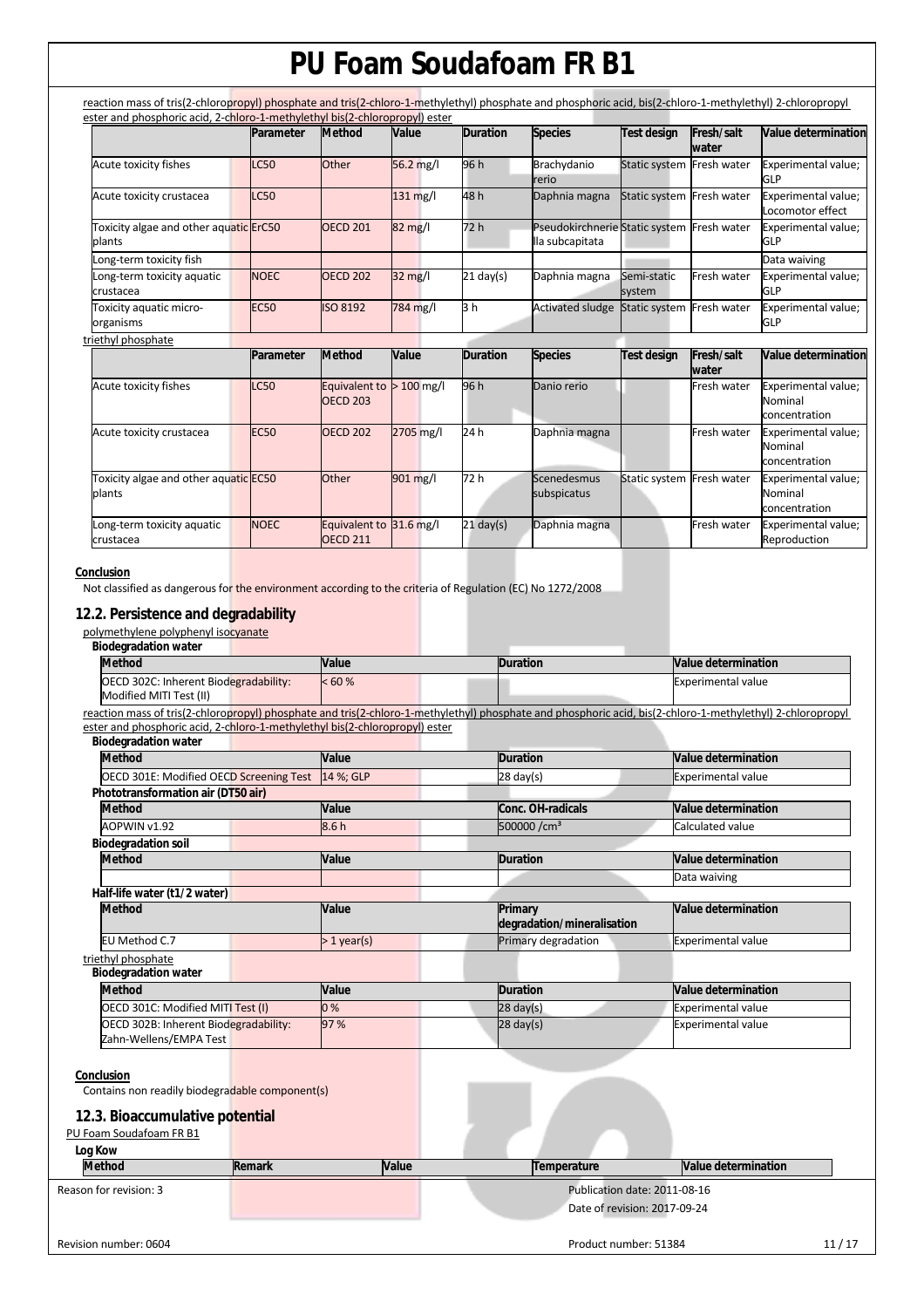| <b>BCF</b> fishes              |                 |                                                                             |                 |                                                                                                                                                            |                            |
|--------------------------------|-----------------|-----------------------------------------------------------------------------|-----------------|------------------------------------------------------------------------------------------------------------------------------------------------------------|----------------------------|
| Parameter                      | <b>Method</b>   | Value                                                                       | <b>Duration</b> | <b>Species</b>                                                                                                                                             | <b>Value determination</b> |
| <b>BCF</b>                     |                 |                                                                             |                 | Pisces                                                                                                                                                     | Literature study           |
| Log Kow                        |                 |                                                                             |                 |                                                                                                                                                            |                            |
| <b>Method</b>                  |                 | Remark                                                                      | Value           | Temperature                                                                                                                                                | Value determination        |
|                                |                 | No data available                                                           |                 |                                                                                                                                                            |                            |
|                                |                 |                                                                             |                 | reaction mass of tris(2-chloropropyl) phosphate and tris(2-chloro-1-methylethyl) phosphate and phosphoric acid, bis(2-chloro-1-methylethyl) 2-chloropropyl |                            |
|                                |                 | ester and phosphoric acid, 2-chloro-1-methylethyl bis(2-chloropropyl) ester |                 |                                                                                                                                                            |                            |
| <b>BCF fishes</b>              |                 |                                                                             |                 |                                                                                                                                                            |                            |
| Parameter                      | <b>Method</b>   | Value                                                                       | <b>Duration</b> | <b>Species</b>                                                                                                                                             | Value determination        |
| <b>BCF</b>                     | <b>OECD 305</b> | 0.8 - 14; Fresh                                                             | 6 week(s)       | Cyprinus carpio                                                                                                                                            | Experimental value         |
| Log Kow                        |                 |                                                                             |                 |                                                                                                                                                            |                            |
| <b>Method</b>                  |                 | Remark                                                                      | Value           | Temperature                                                                                                                                                | Value determination        |
| EU Method A.8                  |                 |                                                                             | 2.68            | 30 °C                                                                                                                                                      | Experimental value         |
| triethyl phosphate             |                 |                                                                             |                 |                                                                                                                                                            |                            |
|                                |                 |                                                                             |                 |                                                                                                                                                            |                            |
|                                | <b>Method</b>   | Value                                                                       | <b>Duration</b> | <b>Species</b>                                                                                                                                             | <b>Value determination</b> |
| <b>BCF fishes</b><br>Parameter |                 |                                                                             |                 |                                                                                                                                                            |                            |
| <b>BCF</b>                     | <b>OECD 305</b> | 0.5 - 1.3; Fresh<br>weight                                                  | 6 week(s)       | Cyprinus carpio                                                                                                                                            | <b>Experimental value</b>  |
|                                |                 |                                                                             |                 |                                                                                                                                                            |                            |
| Log Kow<br><b>Method</b>       |                 | Remark                                                                      | Value           | Temperature                                                                                                                                                | Value determination        |

#### **12.4. Mobility in soil**

reaction mass of tris(2-chloropropyl) phosphate and tris(2-chloro-1-methylethyl) phosphate and phosphoric acid, bis(2-chloro-1-methylethyl) 2-chloropropyl ester and phosphoric acid, 2-chloro-1-methylethyl bis(2-chloropropyl) ester

| (log) Koc                   |                     |                       |                             |                |                          |                       |              |                           |                            |
|-----------------------------|---------------------|-----------------------|-----------------------------|----------------|--------------------------|-----------------------|--------------|---------------------------|----------------------------|
| Parameter                   |                     |                       |                             | <b>Method</b>  |                          |                       | <b>Value</b> |                           | <b>Value determination</b> |
| log Koc                     |                     |                       |                             | EU Method C.19 |                          | 2.76                  |              | <b>Experimental value</b> |                            |
| <b>Percent distribution</b> |                     |                       |                             |                |                          |                       |              |                           |                            |
| <b>Method</b>               | <b>Fraction air</b> | <b>Fraction biota</b> | <b>Fraction</b><br>sediment |                | <b>Fraction soil</b>     | <b>Fraction water</b> |              | Value determination       |                            |
| Mackay level I              | 0.01%               | 0%                    | 3.55 %                      |                | 3.52%                    | 92.89%                |              | Read-across               |                            |
| triethyl phosphate          |                     |                       |                             |                |                          |                       |              |                           |                            |
| (log) Koc                   |                     |                       |                             |                |                          |                       |              |                           |                            |
| Parameter                   |                     |                       |                             | <b>Method</b>  |                          |                       | Value        |                           | Value determination        |
| log Koc                     |                     |                       |                             |                | <b>SRC PCKOCWIN v2.0</b> |                       | 1.642        |                           | <b>QSAR</b>                |
|                             |                     |                       |                             |                |                          |                       |              |                           |                            |
| Conclusion                  |                     |                       |                             |                |                          |                       |              |                           |                            |

Contains component(s) with potential for mobility in the soil

## **12.5. Results of PBT and vPvB assessment**

Due to insufficient data no statement can be made whether the component(s) fulfil(s) the criteria of PBT and vPvB according to Annex XIII of Regulation (EC) No 1907/2006.

## **12.6. Other adverse effects**

## PU Foam Soudafoam FR B1

**Fluorinated greenhouse gases (Regulation (EU) No 517/2014)** 

Contains component(s) included in the list of fluorinated greenhouse gases (Regulation (EU) No 517/2014)

**Ozone-depleting potential (ODP)** 

Not classified as dangerous for the ozone layer (Regulation (EC) No 1005/2009)

## SECTION 13: Disposal considerations

The information in this section is a general description. If applicable and available, exposure scenarios are attached in annex. Always use the relevant exposure scenarios that correspond to your identified use.

### **13.1. Waste treatment methods**

#### **13.1.1 Provisions relating to waste**

#### **European Union**

Hazardous waste according to Directive 2008/98/EC, as amended by Regulation (EU) No 1357/2014 and Regulation (EU) No 2017/997. Waste material code (Directive 2008/98/EC, Decision 2000/0532/EC).

08 05 01\* (wastes not otherwise specified in 08: waste isocyanates).

16 05 04\* (gases in pressure containers and discarded chemicals: gases in pressure containers (including halons) containing hazardous substances). Depending on branch of industry and production process, also other waste codes may be applicable.

Reason for revision: 3 Publication date: 2011-08-16 Date of revision: 2017-09-24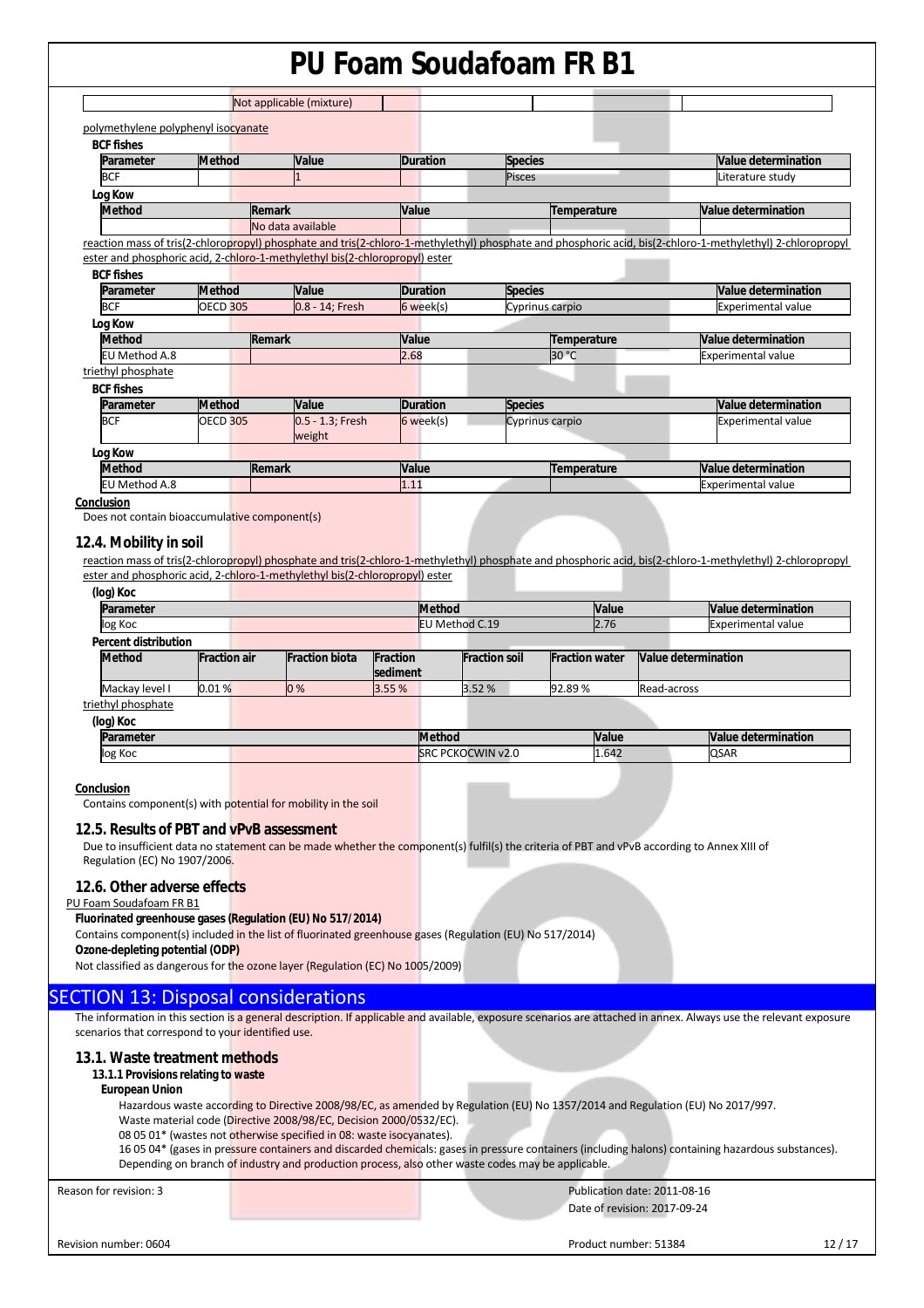## **13.1.2 Disposal methods**

Recycle/reuse. Remove waste in accordance with local and/or national regulations. Hazardous waste shall not be mixed together with other waste. Different types of hazardous waste shall not be mixed together if this may entail a risk of pollution or create problems for the further management of the waste. Hazardous waste shall be managed responsibly. All entities that store, transport or handle hazardous waste shall take the necessary measures to prevent risks of pollution or damage to people or animals. Specific treatment. Do not discharge into drains or the environment.

## **13.1.3 Packaging/Container**

**European Union** 

Waste material code packaging (Directive 2008/98/EC).

15 01 10\* (packaging containing residues of or contaminated by dangerous substances).

## SECTION 14: Transport information

| Road (ADR)                               |                                                                       |
|------------------------------------------|-----------------------------------------------------------------------|
| 14.1. UN number                          |                                                                       |
| UN number                                | 1950                                                                  |
| 14.2. UN proper shipping name            |                                                                       |
| Proper shipping name                     | Aerosols                                                              |
| 14.3. Transport hazard class(es)         |                                                                       |
| Hazard identification number             |                                                                       |
| Class                                    | $\overline{2}$                                                        |
| Classification code                      | 5F                                                                    |
| 14.4. Packing group                      |                                                                       |
| Packing group                            |                                                                       |
| Labels                                   | 2.1                                                                   |
| 14.5. Environmental hazards              |                                                                       |
| Environmentally hazardous substance mark | no                                                                    |
| 14.6. Special precautions for user       |                                                                       |
| Special provisions                       | 190                                                                   |
| Special provisions                       | 327                                                                   |
| Special provisions                       | 344                                                                   |
| Special provisions                       | 625                                                                   |
| Limited quantities                       | Combination packagings: not more than 1 liter per inner packaging for |
|                                          | liquids. A package shall not weigh more than 30 kg. (gross mass)      |
|                                          |                                                                       |
| Rail (RID)                               |                                                                       |
| 14.1. UN number                          |                                                                       |
| UN number                                | 1950                                                                  |
| 14.2. UN proper shipping name            |                                                                       |
| Proper shipping name                     | Aerosols                                                              |
| 14.3. Transport hazard class(es)         |                                                                       |
| Hazard identification number             | 23                                                                    |
| Class                                    | $\overline{2}$                                                        |
| Classification code                      | 5F                                                                    |
| 14.4. Packing group                      |                                                                       |
| Packing group                            |                                                                       |
| Labels                                   | 2.1                                                                   |
| 14.5. Environmental hazards              |                                                                       |
| Environmentally hazardous substance mark | no                                                                    |
| 14.6. Special precautions for user       |                                                                       |
| Special provisions                       | 190                                                                   |
| Special provisions                       | 327                                                                   |
| Special provisions                       | 344                                                                   |
| Special provisions                       | 625                                                                   |
|                                          | Combination packagings: not more than 1 liter per inner packaging for |
| Limited quantities                       | liquids. A package shall not weigh more than 30 kg. (gross mass)      |
| Inland waterways (ADN)                   |                                                                       |
| 14.1. UN number                          |                                                                       |
| <b>UN</b> number                         |                                                                       |
|                                          | 1950                                                                  |
| 14.2. UN proper shipping name            |                                                                       |
| Proper shipping name                     | Aerosols                                                              |
| 14.3. Transport hazard class(es)         |                                                                       |
| Class                                    | 2                                                                     |
| Classification code                      | 5F                                                                    |
| 14.4. Packing group                      |                                                                       |
| Packing group                            |                                                                       |
| Labels                                   | 2.1                                                                   |
| 14.5. Environmental hazards              |                                                                       |
| Environmentally hazardous substance mark | no                                                                    |
|                                          |                                                                       |
| Reason for revision: 3                   | Publication date: 2011-08-16                                          |
|                                          | Date of revision: 2017-09-24                                          |
|                                          |                                                                       |
| Revision number: 0604                    | 13/17<br>Product number: 51384                                        |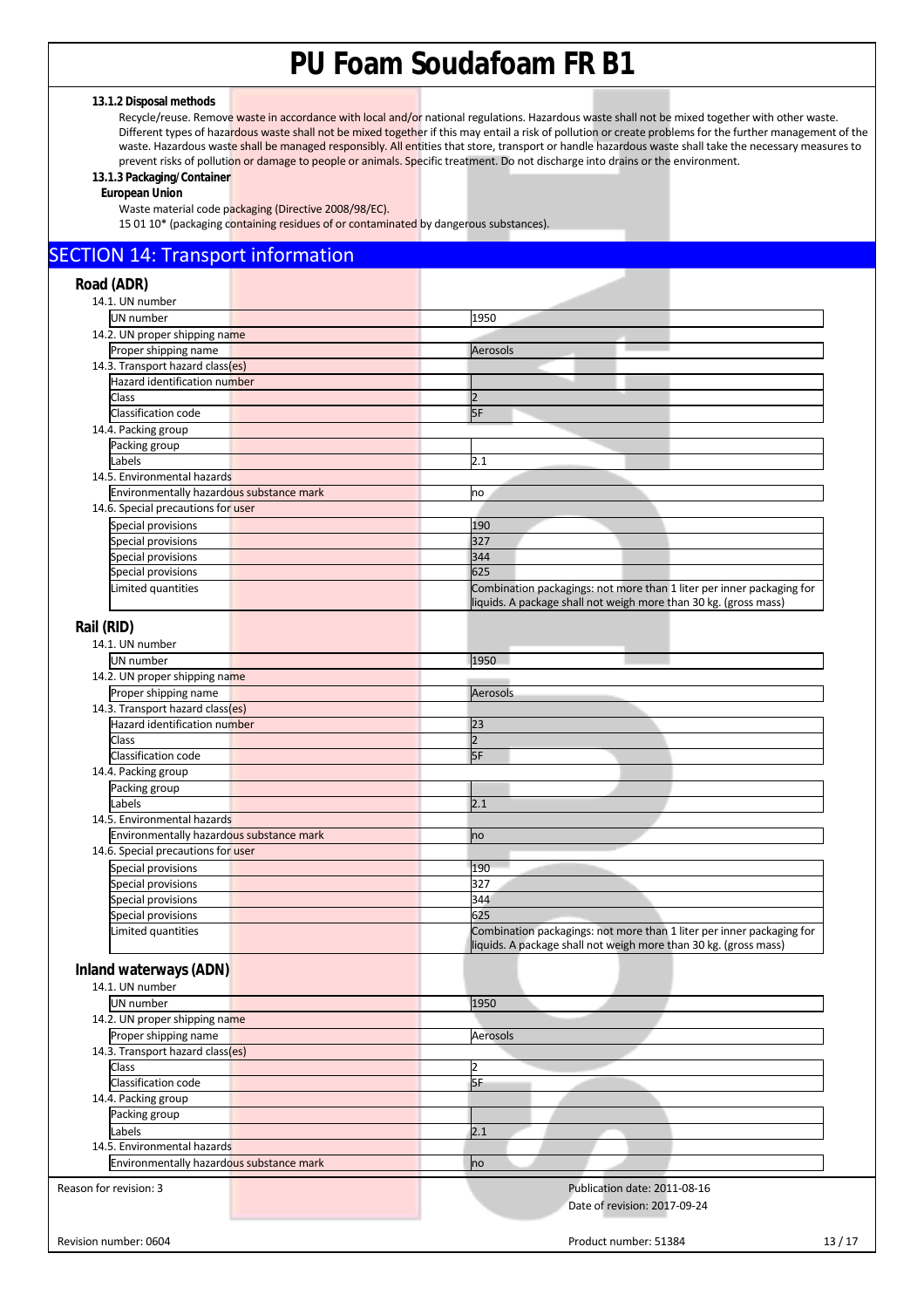| Special provisions                        |                                                                          | 190                                                                                                                                       |
|-------------------------------------------|--------------------------------------------------------------------------|-------------------------------------------------------------------------------------------------------------------------------------------|
| Special provisions                        |                                                                          | 327                                                                                                                                       |
| Special provisions                        |                                                                          | 344                                                                                                                                       |
| Special provisions                        |                                                                          | 625                                                                                                                                       |
| Limited quantities                        |                                                                          | Combination packagings: not more than 1 liter per inner packaging for<br>liquids. A package shall not weigh more than 30 kg. (gross mass) |
| Sea (IMDG/IMSBC)                          |                                                                          |                                                                                                                                           |
| 14.1. UN number                           |                                                                          |                                                                                                                                           |
| UN number                                 |                                                                          | 1950                                                                                                                                      |
| 14.2. UN proper shipping name             |                                                                          |                                                                                                                                           |
| Proper shipping name                      |                                                                          | Aerosols                                                                                                                                  |
| 14.3. Transport hazard class(es)          |                                                                          |                                                                                                                                           |
| Class                                     |                                                                          | 2.1                                                                                                                                       |
| 14.4. Packing group                       |                                                                          |                                                                                                                                           |
| Packing group                             |                                                                          |                                                                                                                                           |
| Labels                                    |                                                                          | 2.1                                                                                                                                       |
| 14.5. Environmental hazards               |                                                                          |                                                                                                                                           |
| Marine pollutant                          |                                                                          |                                                                                                                                           |
| Environmentally hazardous substance mark  |                                                                          | no                                                                                                                                        |
| 14.6. Special precautions for user        |                                                                          |                                                                                                                                           |
| Special provisions                        |                                                                          | 63                                                                                                                                        |
| Special provisions                        |                                                                          | 190                                                                                                                                       |
| Special provisions                        |                                                                          | 277                                                                                                                                       |
| Special provisions                        |                                                                          | 327                                                                                                                                       |
| Special provisions                        |                                                                          | 344                                                                                                                                       |
| Special provisions                        |                                                                          | 381                                                                                                                                       |
| Special provisions                        |                                                                          | 959                                                                                                                                       |
| Limited quantities                        |                                                                          | Combination packagings: not more than 1 liter per inner packaging for<br>liquids. A package shall not weigh more than 30 kg. (gross mass) |
|                                           | 14.7. Transport in bulk according to Annex II of Marpol and the IBC Code |                                                                                                                                           |
| Annex II of MARPOL 73/78                  |                                                                          | Not applicable                                                                                                                            |
| Air (ICAO-TI/IATA-DGR)                    |                                                                          |                                                                                                                                           |
| 14.1. UN number                           |                                                                          |                                                                                                                                           |
|                                           |                                                                          |                                                                                                                                           |
| UN number                                 |                                                                          | 1950                                                                                                                                      |
| 14.2. UN proper shipping name             |                                                                          |                                                                                                                                           |
| Proper shipping name                      |                                                                          | Aerosols, flammable                                                                                                                       |
| 14.3. Transport hazard class(es)<br>Class |                                                                          | 2.1                                                                                                                                       |
|                                           |                                                                          |                                                                                                                                           |
| 14.4. Packing group                       |                                                                          |                                                                                                                                           |
| Packing group                             |                                                                          | 2.1                                                                                                                                       |
| Labels<br>14.5. Environmental hazards     |                                                                          |                                                                                                                                           |
| Environmentally hazardous substance mark  |                                                                          |                                                                                                                                           |
| 14.6. Special precautions for user        |                                                                          | no                                                                                                                                        |
|                                           |                                                                          |                                                                                                                                           |
| Special provisions                        |                                                                          | A145                                                                                                                                      |
| Special provisions                        |                                                                          | A167                                                                                                                                      |
| Special provisions                        |                                                                          | A802                                                                                                                                      |
|                                           | Limited quantities: maximum net quantity per packaging                   | 30 kg G                                                                                                                                   |

**15.1. Safety, health and environmental regulations/legislation specific for the substance or mixture**

## **European legislation:**

VOC content Directive 2010/75/EU

| <b>VOC content</b>     |  | Remark |  |
|------------------------|--|--------|--|
| 16.84 % - 18.13 %      |  |        |  |
| 185.2 g/l - 199.43 g/l |  |        |  |

REACH Annex XVII - Restriction

Contains component(s) subject to restrictions of Annex XVII of Regulation (EC) No 1907/2006: restrictions on the manufacture, placing on the market and use of certain dangerous substances, mixtures and articles.

|                                            | Designation of the substance, of the group of Conditions of restriction |                                                                                         |
|--------------------------------------------|-------------------------------------------------------------------------|-----------------------------------------------------------------------------------------|
|                                            | substances or of the mixture                                            |                                                                                         |
| polymethylene polyphenyl isocyanate        | Liquid substances or mixtures which are                                 | 1. Shall not be used in:                                                                |
| reaction mass of tris(2-chloropropyl)      | regarded as dangerous in accordance with                                | - ornamental articles intended to produce light or colour effects by means of different |
| phosphate and tris(2-chloro-1-methylethyl) | Directive 1999/45/EC or are fulfilling the                              | phases, for example in ornamental lamps and ashtrays,                                   |
| Reason for revision: 3                     |                                                                         | Publication date: 2011-08-16                                                            |
|                                            |                                                                         | Date of revision: 2017-09-24                                                            |
|                                            |                                                                         |                                                                                         |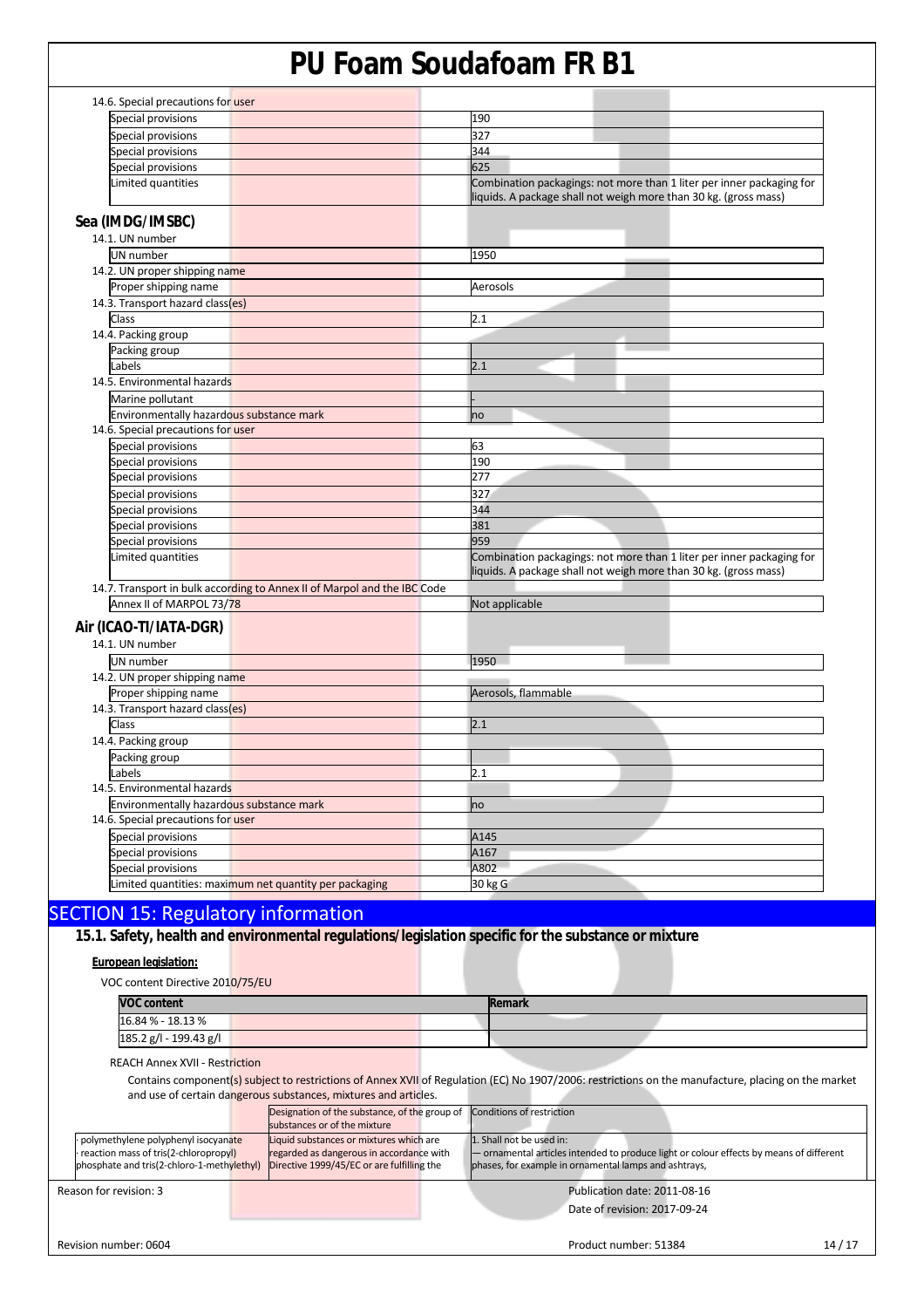| phosphate and phosphoric acid, bis(2-<br>chloro-1-methylethyl) 2-chloropropyl ester<br>and phosphoric acid, 2-chloro-1-methylethyl (EC) No 1272/2008:<br>bis(2-chloropropyl) ester<br>triethyl phosphate<br>polymethylene polyphenyl isocyanate | criteria for any of the following hazard classes<br>or categories set out in Annex I to Regulation<br>(a) hazard classes 2.1 to 2.4, 2.6 and 2.7, 2.8<br>and 2, 2.14 categories 1 and 2, 2.15 types A to<br>(b) hazard classes 3.1 to 3.6, 3.7 adverse<br>effects on sexual function and fertility or on<br>development, 3.8 effects other than narcotic<br>effects, 3.9 and 3.10;<br>(c) hazard class 4.1;<br>(d) hazard class 5.1.<br>Methylenediphenyl diisocyanate (MDI)<br>including the following specific isomers: 4,4'-<br>Methylenediphenyl diisocyanate; 2,4'-<br>Methylenediphenyl diisocyanate; 2,2'- | - tricks and jokes,<br>- games for one or more participants, or any article intended to be used as such, even with<br>ornamental aspects.<br>2. Articles not complying with paragraph 1 shall not be placed on the market.<br>types A and B, 2.9, 2.10, 2.12, 2.13 categories 13. Shall not be placed on the market if they contain a colouring agent, unless required for<br>fiscal reasons, or perfume, or both, if they:<br>- can be used as fuel in decorative oil lamps for supply to the general public, and,<br>- present an aspiration hazard and are labelled with R65 or H304,<br>4. Decorative oil lamps for supply to the general public shall not be placed on the market<br>unless they conform to the European Standard on Decorative oil lamps (EN 14059) adopted<br>by the European Committee for Standardisation (CEN).<br>5. Without prejudice to the implementation of other Community provisions relating to the<br>classification, packaging and labelling of dangerous substances and mixtures, suppliers shall<br>ensure, before the placing on the market, that the following requirements are met:<br>a) lamp oils, labelled with R65 or H304, intended for supply to the general public are visibly,<br>legibly and indelibly marked as follows: "Keep lamps filled with this liquid out of the reach of<br>children"; and, by 1 December 2010, "Just a sip of lamp oil $-$ or even sucking the wick of<br>lamps - may lead to life-threatening lung damage";<br>b) grill lighter fluids, labelled with R65 or H304, intended for supply to the general public are<br>legibly and indelibly marked by 1 December 2010 as follows: "Just a sip of grill lighter may<br>lead to life threatening lung damage";<br>c) lamp oils and grill lighters, labelled with R65 or H304, intended for supply to the general<br>public are packaged in black opaque containers not exceeding 1 litre by 1 December 2010.<br>6. No later than 1 June 2014, the Commission shall request the European Chemicals Agency<br>to prepare a dossier, in accordance with Article 69 of the present Regulation with a view to<br>ban, if appropriate, grill lighter fluids and fuel for decorative lamps, labelled R65 or H304,<br>intended for supply to the general public.<br>7. Natural or legal persons placing on the market for the first time lamp oils and grill lighter<br>fluids, labelled with R65 or H304, shall by 1 December 2011, and annually thereafter,<br>provide data on alternatives to lamp oils and grill lighter fluids labelled R65 or H304 to the<br>competent authority in the Member State concerned. Member States shall make those data<br>available to the Commission.'<br>1. Shall not be placed on the market after 27 December 2010, as a constituent of mixtures in<br>concentrations equal to or greater than 0,1 % by weight of MDI for supply to the general<br>public, unless suppliers shall ensure before the placing on the market that the packaging:<br>(a) contains protective gloves which comply with the requirements of Council Directive |
|-------------------------------------------------------------------------------------------------------------------------------------------------------------------------------------------------------------------------------------------------|-------------------------------------------------------------------------------------------------------------------------------------------------------------------------------------------------------------------------------------------------------------------------------------------------------------------------------------------------------------------------------------------------------------------------------------------------------------------------------------------------------------------------------------------------------------------------------------------------------------------|-------------------------------------------------------------------------------------------------------------------------------------------------------------------------------------------------------------------------------------------------------------------------------------------------------------------------------------------------------------------------------------------------------------------------------------------------------------------------------------------------------------------------------------------------------------------------------------------------------------------------------------------------------------------------------------------------------------------------------------------------------------------------------------------------------------------------------------------------------------------------------------------------------------------------------------------------------------------------------------------------------------------------------------------------------------------------------------------------------------------------------------------------------------------------------------------------------------------------------------------------------------------------------------------------------------------------------------------------------------------------------------------------------------------------------------------------------------------------------------------------------------------------------------------------------------------------------------------------------------------------------------------------------------------------------------------------------------------------------------------------------------------------------------------------------------------------------------------------------------------------------------------------------------------------------------------------------------------------------------------------------------------------------------------------------------------------------------------------------------------------------------------------------------------------------------------------------------------------------------------------------------------------------------------------------------------------------------------------------------------------------------------------------------------------------------------------------------------------------------------------------------------------------------------------------------------------------------------------------------------------------------------------------------------------------------------------------------------------------------------------------------------------------------------------------------------------------------------------------------------------------------------------------------------------------------------------------------------------------------------------------------------------------------------------------------------------------------------------|
|                                                                                                                                                                                                                                                 | Methylenediphenyl diisocyanate                                                                                                                                                                                                                                                                                                                                                                                                                                                                                                                                                                                    | 89/686/EEC;<br>(b) is marked visibly, legibly and indelibly as follows, and without prejudice to other<br>Community legislation concerning the classification, packaging and labelling of substances<br>and mixtures:<br>"— Persons already sensitised to diisocyanates may develop allergic reactions when using<br>this product.<br>- Persons suffering from asthma, eczema or skin problems should avoid contact, including<br>dermal contact, with this product.<br>- This product should not be used under conditions of poor ventilation unless a protective<br>mask with an appropriate gas filter (i.e. type A1 according to standard EN 14387) is used.<br>2. By way of derogation, paragraph 1(a) shall not apply to hot melt adhesives.                                                                                                                                                                                                                                                                                                                                                                                                                                                                                                                                                                                                                                                                                                                                                                                                                                                                                                                                                                                                                                                                                                                                                                                                                                                                                                                                                                                                                                                                                                                                                                                                                                                                                                                                                                                                                                                                                                                                                                                                                                                                                                                                                                                                                                                                                                                                              |
| <b>National legislation Belgium</b><br>PU Foam Soudafoam FR B1<br>No data available<br><b>National legislation The Netherlands</b>                                                                                                              |                                                                                                                                                                                                                                                                                                                                                                                                                                                                                                                                                                                                                   |                                                                                                                                                                                                                                                                                                                                                                                                                                                                                                                                                                                                                                                                                                                                                                                                                                                                                                                                                                                                                                                                                                                                                                                                                                                                                                                                                                                                                                                                                                                                                                                                                                                                                                                                                                                                                                                                                                                                                                                                                                                                                                                                                                                                                                                                                                                                                                                                                                                                                                                                                                                                                                                                                                                                                                                                                                                                                                                                                                                                                                                                                                 |
| PU Foam Soudafoam FR B1                                                                                                                                                                                                                         |                                                                                                                                                                                                                                                                                                                                                                                                                                                                                                                                                                                                                   |                                                                                                                                                                                                                                                                                                                                                                                                                                                                                                                                                                                                                                                                                                                                                                                                                                                                                                                                                                                                                                                                                                                                                                                                                                                                                                                                                                                                                                                                                                                                                                                                                                                                                                                                                                                                                                                                                                                                                                                                                                                                                                                                                                                                                                                                                                                                                                                                                                                                                                                                                                                                                                                                                                                                                                                                                                                                                                                                                                                                                                                                                                 |
| Waterbezwaarlijkheid                                                                                                                                                                                                                            | Z(2)                                                                                                                                                                                                                                                                                                                                                                                                                                                                                                                                                                                                              |                                                                                                                                                                                                                                                                                                                                                                                                                                                                                                                                                                                                                                                                                                                                                                                                                                                                                                                                                                                                                                                                                                                                                                                                                                                                                                                                                                                                                                                                                                                                                                                                                                                                                                                                                                                                                                                                                                                                                                                                                                                                                                                                                                                                                                                                                                                                                                                                                                                                                                                                                                                                                                                                                                                                                                                                                                                                                                                                                                                                                                                                                                 |
| <b>National legislation France</b><br>PU Foam Soudafoam FR B1<br>No data available<br>polymethylene polyphenyl isocyanate                                                                                                                       | 4,4'-Diisocyanate de diphénylméthane; C2                                                                                                                                                                                                                                                                                                                                                                                                                                                                                                                                                                          |                                                                                                                                                                                                                                                                                                                                                                                                                                                                                                                                                                                                                                                                                                                                                                                                                                                                                                                                                                                                                                                                                                                                                                                                                                                                                                                                                                                                                                                                                                                                                                                                                                                                                                                                                                                                                                                                                                                                                                                                                                                                                                                                                                                                                                                                                                                                                                                                                                                                                                                                                                                                                                                                                                                                                                                                                                                                                                                                                                                                                                                                                                 |
| Catégorie cancérogène                                                                                                                                                                                                                           |                                                                                                                                                                                                                                                                                                                                                                                                                                                                                                                                                                                                                   |                                                                                                                                                                                                                                                                                                                                                                                                                                                                                                                                                                                                                                                                                                                                                                                                                                                                                                                                                                                                                                                                                                                                                                                                                                                                                                                                                                                                                                                                                                                                                                                                                                                                                                                                                                                                                                                                                                                                                                                                                                                                                                                                                                                                                                                                                                                                                                                                                                                                                                                                                                                                                                                                                                                                                                                                                                                                                                                                                                                                                                                                                                 |
| <b>National legislation Germany</b>                                                                                                                                                                                                             |                                                                                                                                                                                                                                                                                                                                                                                                                                                                                                                                                                                                                   |                                                                                                                                                                                                                                                                                                                                                                                                                                                                                                                                                                                                                                                                                                                                                                                                                                                                                                                                                                                                                                                                                                                                                                                                                                                                                                                                                                                                                                                                                                                                                                                                                                                                                                                                                                                                                                                                                                                                                                                                                                                                                                                                                                                                                                                                                                                                                                                                                                                                                                                                                                                                                                                                                                                                                                                                                                                                                                                                                                                                                                                                                                 |
| PU Foam Soudafoam FR B1<br>WGK                                                                                                                                                                                                                  |                                                                                                                                                                                                                                                                                                                                                                                                                                                                                                                                                                                                                   | 1; Classification water polluting based on the components in compliance with Verwaltungsvorschrift wassergefährdender                                                                                                                                                                                                                                                                                                                                                                                                                                                                                                                                                                                                                                                                                                                                                                                                                                                                                                                                                                                                                                                                                                                                                                                                                                                                                                                                                                                                                                                                                                                                                                                                                                                                                                                                                                                                                                                                                                                                                                                                                                                                                                                                                                                                                                                                                                                                                                                                                                                                                                                                                                                                                                                                                                                                                                                                                                                                                                                                                                           |
|                                                                                                                                                                                                                                                 | Stoffe (VwVwS) of 27 July 2005 (Anhang 4)                                                                                                                                                                                                                                                                                                                                                                                                                                                                                                                                                                         |                                                                                                                                                                                                                                                                                                                                                                                                                                                                                                                                                                                                                                                                                                                                                                                                                                                                                                                                                                                                                                                                                                                                                                                                                                                                                                                                                                                                                                                                                                                                                                                                                                                                                                                                                                                                                                                                                                                                                                                                                                                                                                                                                                                                                                                                                                                                                                                                                                                                                                                                                                                                                                                                                                                                                                                                                                                                                                                                                                                                                                                                                                 |
|                                                                                                                                                                                                                                                 |                                                                                                                                                                                                                                                                                                                                                                                                                                                                                                                                                                                                                   |                                                                                                                                                                                                                                                                                                                                                                                                                                                                                                                                                                                                                                                                                                                                                                                                                                                                                                                                                                                                                                                                                                                                                                                                                                                                                                                                                                                                                                                                                                                                                                                                                                                                                                                                                                                                                                                                                                                                                                                                                                                                                                                                                                                                                                                                                                                                                                                                                                                                                                                                                                                                                                                                                                                                                                                                                                                                                                                                                                                                                                                                                                 |
|                                                                                                                                                                                                                                                 |                                                                                                                                                                                                                                                                                                                                                                                                                                                                                                                                                                                                                   |                                                                                                                                                                                                                                                                                                                                                                                                                                                                                                                                                                                                                                                                                                                                                                                                                                                                                                                                                                                                                                                                                                                                                                                                                                                                                                                                                                                                                                                                                                                                                                                                                                                                                                                                                                                                                                                                                                                                                                                                                                                                                                                                                                                                                                                                                                                                                                                                                                                                                                                                                                                                                                                                                                                                                                                                                                                                                                                                                                                                                                                                                                 |
| Reason for revision: 3                                                                                                                                                                                                                          |                                                                                                                                                                                                                                                                                                                                                                                                                                                                                                                                                                                                                   | Publication date: 2011-08-16<br>Date of revision: 2017-09-24                                                                                                                                                                                                                                                                                                                                                                                                                                                                                                                                                                                                                                                                                                                                                                                                                                                                                                                                                                                                                                                                                                                                                                                                                                                                                                                                                                                                                                                                                                                                                                                                                                                                                                                                                                                                                                                                                                                                                                                                                                                                                                                                                                                                                                                                                                                                                                                                                                                                                                                                                                                                                                                                                                                                                                                                                                                                                                                                                                                                                                    |
| Revision number: 0604                                                                                                                                                                                                                           |                                                                                                                                                                                                                                                                                                                                                                                                                                                                                                                                                                                                                   | Product number: 51384<br>15/17                                                                                                                                                                                                                                                                                                                                                                                                                                                                                                                                                                                                                                                                                                                                                                                                                                                                                                                                                                                                                                                                                                                                                                                                                                                                                                                                                                                                                                                                                                                                                                                                                                                                                                                                                                                                                                                                                                                                                                                                                                                                                                                                                                                                                                                                                                                                                                                                                                                                                                                                                                                                                                                                                                                                                                                                                                                                                                                                                                                                                                                                  |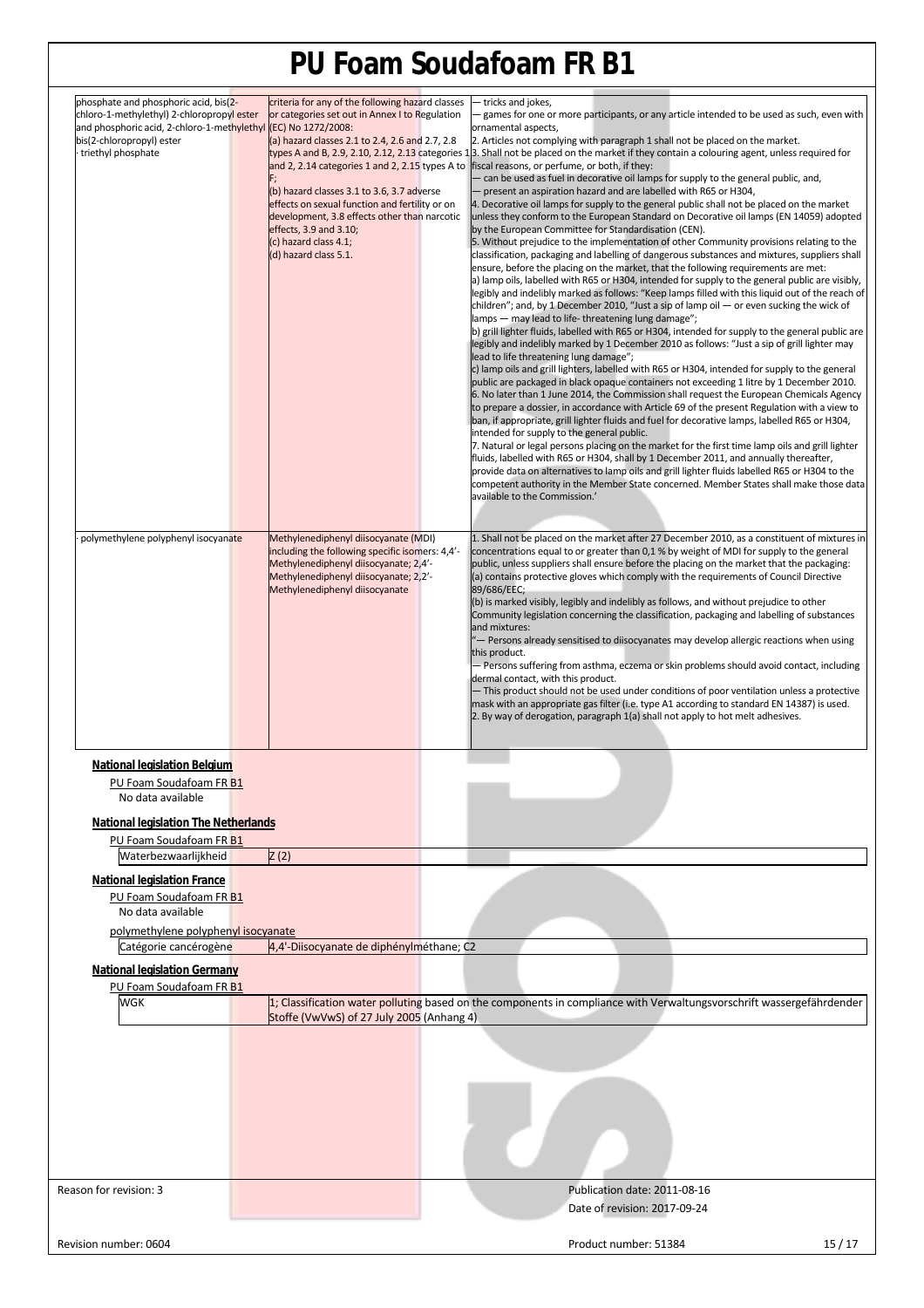| polymethylene polyphenyl isocyanate<br>TA-Luft                         |                  | 5.2.5;                                                                                                                                                                             |                                                                                                                                                            |  |  |  |  |
|------------------------------------------------------------------------|------------------|------------------------------------------------------------------------------------------------------------------------------------------------------------------------------------|------------------------------------------------------------------------------------------------------------------------------------------------------------|--|--|--|--|
| TRGS900 - Risiko der                                                   |                  |                                                                                                                                                                                    | 4,4'-Methylendiphenyldiisocyanat; Y; Risiko der Fruchtschädigung braucht bei Einhaltung des Arbeitsplatzgrenzwertes                                        |  |  |  |  |
| Fruchtschädigung                                                       |                  |                                                                                                                                                                                    |                                                                                                                                                            |  |  |  |  |
|                                                                        |                  | und des biologischen Grenzwertes nicht befürchtet zu werden<br>pMDI (als MDI berechnet); Y; Risiko der Fruchtschädigung braucht bei Einhaltung des Arbeitsplatzgrenzwertes und des |                                                                                                                                                            |  |  |  |  |
|                                                                        |                  | biologischen Grenzwertes nicht befürchtet zu werden                                                                                                                                |                                                                                                                                                            |  |  |  |  |
| Sensibilisierende Stoffe                                               |                  | 4,4'-Methylendiphenyldiisocyanat; Sah; Atemwegssensibilisierende Stoffe Und Hautsensibilisierende Stoffe, an beiden                                                                |                                                                                                                                                            |  |  |  |  |
|                                                                        |                  | Zielorganen Allergien auslösende                                                                                                                                                   |                                                                                                                                                            |  |  |  |  |
|                                                                        |                  | pMDI (als MDI berechnet); Sa; Atemwegssensibilisierende Stoffe                                                                                                                     |                                                                                                                                                            |  |  |  |  |
| TRGS905 - Krebserzeugend                                               |                  | Techn. ("Polymeres") MDI (pMDI) (in Form atembarer Aerosole, A-Fraktion); 2                                                                                                        |                                                                                                                                                            |  |  |  |  |
| TRGS905 - Erbgutverändernd                                             |                  | Techn. ("Polymeres") MDI (pMDI) (in Form atembarer Aerosole, A-Fraktion); -                                                                                                        |                                                                                                                                                            |  |  |  |  |
| <b>TRGS905 -</b>                                                       |                  | Techn. ("Polymeres") MDI (pMDI) (in Form atembarer Aerosole, A-Fraktion); -                                                                                                        |                                                                                                                                                            |  |  |  |  |
| Fruchtbarkeitsgefährdend                                               |                  |                                                                                                                                                                                    |                                                                                                                                                            |  |  |  |  |
| TRGS905 - Fruchtschädigend                                             |                  |                                                                                                                                                                                    | Techn. ("Polymeres") MDI (pMDI) (in Form atembarer Aerosole, A-Fraktion); -                                                                                |  |  |  |  |
| Hautresorptive Stoffe                                                  |                  | 4,4'-Methylendiphenyldiisocyanat; H; Hautresorptiv                                                                                                                                 |                                                                                                                                                            |  |  |  |  |
|                                                                        |                  | pMDI (als MDI berechnet); H; Hautresorptiv                                                                                                                                         |                                                                                                                                                            |  |  |  |  |
|                                                                        |                  |                                                                                                                                                                                    | reaction mass of tris(2-chloropropyl) phosphate and tris(2-chloro-1-methylethyl) phosphate and phosphoric acid, bis(2-chloro-1-methylethyl) 2-chloropropyl |  |  |  |  |
|                                                                        |                  | ester and phosphoric acid, 2-chloro-1-methylethyl bis(2-chloropropyl) ester                                                                                                        |                                                                                                                                                            |  |  |  |  |
| TA-Luft                                                                |                  | 5.2.5                                                                                                                                                                              |                                                                                                                                                            |  |  |  |  |
| triethyl phosphate                                                     |                  |                                                                                                                                                                                    |                                                                                                                                                            |  |  |  |  |
| TA-Luft                                                                |                  | 5.2.5                                                                                                                                                                              |                                                                                                                                                            |  |  |  |  |
| National legislation United Kingdom                                    |                  |                                                                                                                                                                                    |                                                                                                                                                            |  |  |  |  |
| PU Foam Soudafoam FR B1                                                |                  |                                                                                                                                                                                    |                                                                                                                                                            |  |  |  |  |
| No data available                                                      |                  |                                                                                                                                                                                    |                                                                                                                                                            |  |  |  |  |
|                                                                        |                  |                                                                                                                                                                                    |                                                                                                                                                            |  |  |  |  |
| polymethylene polyphenyl isocyanate                                    |                  |                                                                                                                                                                                    |                                                                                                                                                            |  |  |  |  |
| <b>Skin Sensitisation</b>                                              |                  | Isocyanates, all (as -NCO) Except methyl isocyanate; Sen<br>Isocyanates, all (as -NCO) Except methyl isocyanate; Sen                                                               |                                                                                                                                                            |  |  |  |  |
| Respiratory sensitisation                                              |                  |                                                                                                                                                                                    |                                                                                                                                                            |  |  |  |  |
| Other relevant data                                                    |                  |                                                                                                                                                                                    |                                                                                                                                                            |  |  |  |  |
| PU Foam Soudafoam FR B1                                                |                  |                                                                                                                                                                                    |                                                                                                                                                            |  |  |  |  |
| No data available                                                      |                  |                                                                                                                                                                                    |                                                                                                                                                            |  |  |  |  |
| polymethylene polyphenyl isocyanate                                    |                  |                                                                                                                                                                                    |                                                                                                                                                            |  |  |  |  |
| IARC - classification                                                  |                  | 3; Polymethylene polyphenyl isocyanate                                                                                                                                             |                                                                                                                                                            |  |  |  |  |
| triethyl phosphate<br>A chemical safety assessment has been performed. |                  | No chemical safety assessment has been conducted for the mixture.                                                                                                                  |                                                                                                                                                            |  |  |  |  |
|                                                                        |                  |                                                                                                                                                                                    |                                                                                                                                                            |  |  |  |  |
|                                                                        |                  |                                                                                                                                                                                    |                                                                                                                                                            |  |  |  |  |
|                                                                        |                  |                                                                                                                                                                                    |                                                                                                                                                            |  |  |  |  |
| Full text of any H-statements referred to under heading 3:             |                  |                                                                                                                                                                                    |                                                                                                                                                            |  |  |  |  |
| H220 Extremely flammable gas.<br>H222 Extremely flammable aerosol.     |                  |                                                                                                                                                                                    |                                                                                                                                                            |  |  |  |  |
| H229 Pressurised container: May burst if heated.                       |                  |                                                                                                                                                                                    |                                                                                                                                                            |  |  |  |  |
|                                                                        |                  | H280 Contains gas under pressure; may explode if heated.                                                                                                                           |                                                                                                                                                            |  |  |  |  |
| H302 Harmful if swallowed.                                             |                  |                                                                                                                                                                                    |                                                                                                                                                            |  |  |  |  |
| H315 Causes skin irritation.                                           |                  |                                                                                                                                                                                    |                                                                                                                                                            |  |  |  |  |
| H317 May cause an allergic skin reaction.                              |                  |                                                                                                                                                                                    |                                                                                                                                                            |  |  |  |  |
| H319 Causes serious eye irritation.                                    |                  |                                                                                                                                                                                    |                                                                                                                                                            |  |  |  |  |
| H332 Harmful if inhaled.                                               |                  |                                                                                                                                                                                    |                                                                                                                                                            |  |  |  |  |
|                                                                        |                  | H334 May cause allergy or asthma symptoms or breathing difficulties if inhaled.                                                                                                    |                                                                                                                                                            |  |  |  |  |
| H335 May cause respiratory irritation.                                 |                  |                                                                                                                                                                                    |                                                                                                                                                            |  |  |  |  |
| H351 Suspected of causing cancer.                                      |                  |                                                                                                                                                                                    |                                                                                                                                                            |  |  |  |  |
|                                                                        |                  | H373 May cause damage to organs through prolonged or repeated exposure if inhaled.                                                                                                 |                                                                                                                                                            |  |  |  |  |
|                                                                        |                  | <b>INTERNAL CLASSIFICATION BY BIG</b>                                                                                                                                              |                                                                                                                                                            |  |  |  |  |
| $(*)$                                                                  |                  |                                                                                                                                                                                    |                                                                                                                                                            |  |  |  |  |
| CLP (EU-GHS)                                                           |                  |                                                                                                                                                                                    | Classification, labelling and packaging (Globally Harmonised System in Europe)                                                                             |  |  |  |  |
| DMEL                                                                   |                  | Derived Minimal Effect Level                                                                                                                                                       |                                                                                                                                                            |  |  |  |  |
| DNEL                                                                   |                  | Derived No Effect Level                                                                                                                                                            |                                                                                                                                                            |  |  |  |  |
| EC50                                                                   |                  | <b>Effect Concentration 50 %</b>                                                                                                                                                   |                                                                                                                                                            |  |  |  |  |
| ErC50                                                                  |                  | EC50 in terms of reduction of growth rate                                                                                                                                          |                                                                                                                                                            |  |  |  |  |
| <b>LC50</b>                                                            |                  | Lethal Concentration 50 %                                                                                                                                                          |                                                                                                                                                            |  |  |  |  |
| LD50                                                                   | Lethal Dose 50 % |                                                                                                                                                                                    |                                                                                                                                                            |  |  |  |  |
| <b>NOAEL</b>                                                           |                  | No Observed Adverse Effect Level                                                                                                                                                   |                                                                                                                                                            |  |  |  |  |
| <b>NOEC</b>                                                            |                  | No Observed Effect Concentration                                                                                                                                                   |                                                                                                                                                            |  |  |  |  |
| OECD                                                                   |                  | Organisation for Economic Co-operation and Development                                                                                                                             |                                                                                                                                                            |  |  |  |  |
| <b>SECTION 16: Other information</b><br>PBT                            |                  | Persistent, Bioaccumulative & Toxic                                                                                                                                                |                                                                                                                                                            |  |  |  |  |
| PNEC                                                                   |                  | <b>Predicted No Effect Concentration</b>                                                                                                                                           |                                                                                                                                                            |  |  |  |  |
| <b>STP</b>                                                             |                  | <b>Sludge Treatment Process</b>                                                                                                                                                    |                                                                                                                                                            |  |  |  |  |
|                                                                        |                  |                                                                                                                                                                                    |                                                                                                                                                            |  |  |  |  |
| Reason for revision: 3                                                 |                  |                                                                                                                                                                                    | Publication date: 2011-08-16                                                                                                                               |  |  |  |  |
|                                                                        |                  |                                                                                                                                                                                    | Date of revision: 2017-09-24                                                                                                                               |  |  |  |  |
| Revision number: 0604                                                  |                  |                                                                                                                                                                                    | Product number: 51384<br>16/17                                                                                                                             |  |  |  |  |